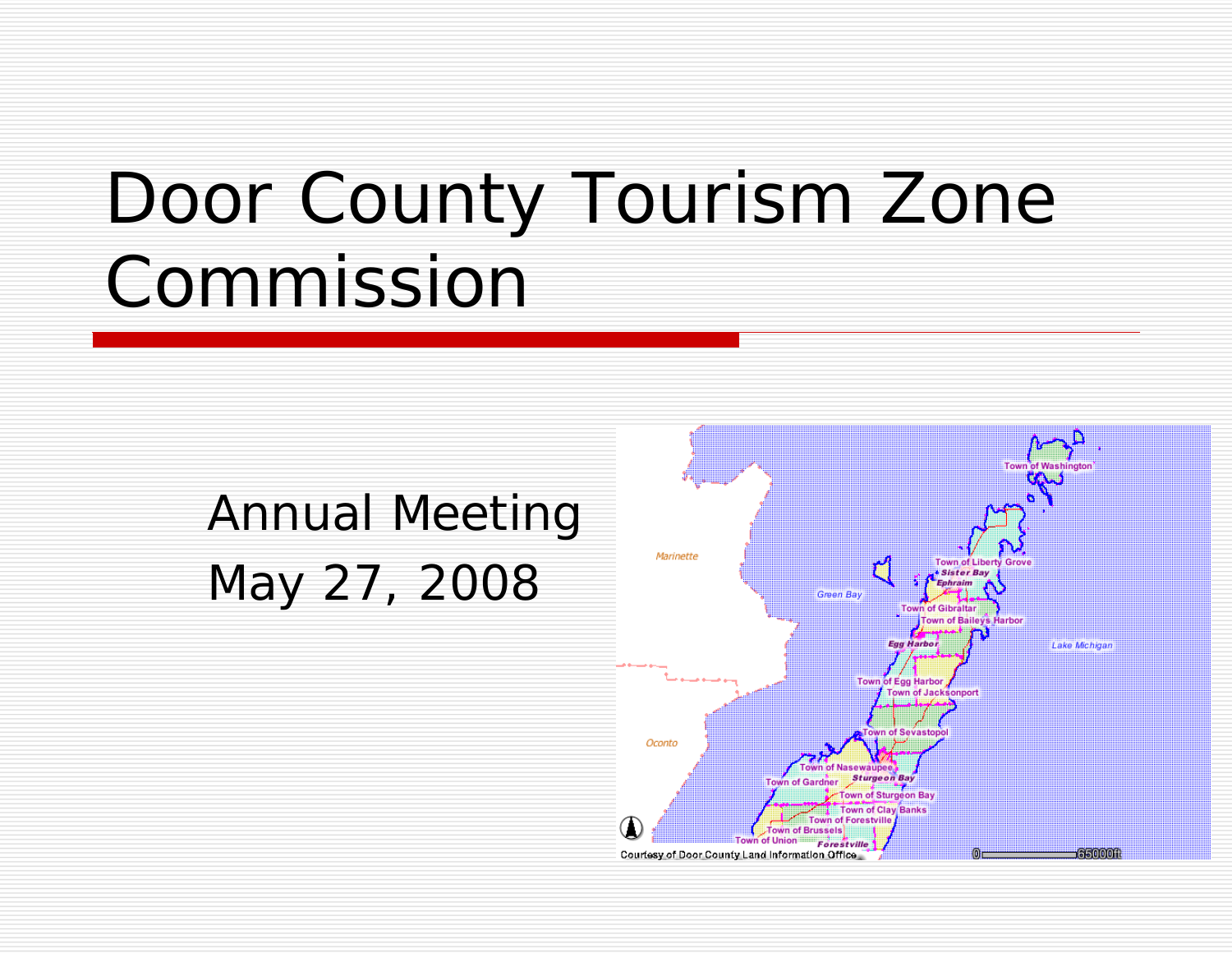## Why are we here?

- **□** DCTZ Commission
	- **Explain mission**
	- **Review 2007 performance**
	- **Discuss 2008 issues**
- Door County Visitor Bureau
	- **Review 2007 trends**
	- **Review current marketing initiatives**
- **□** Answer questions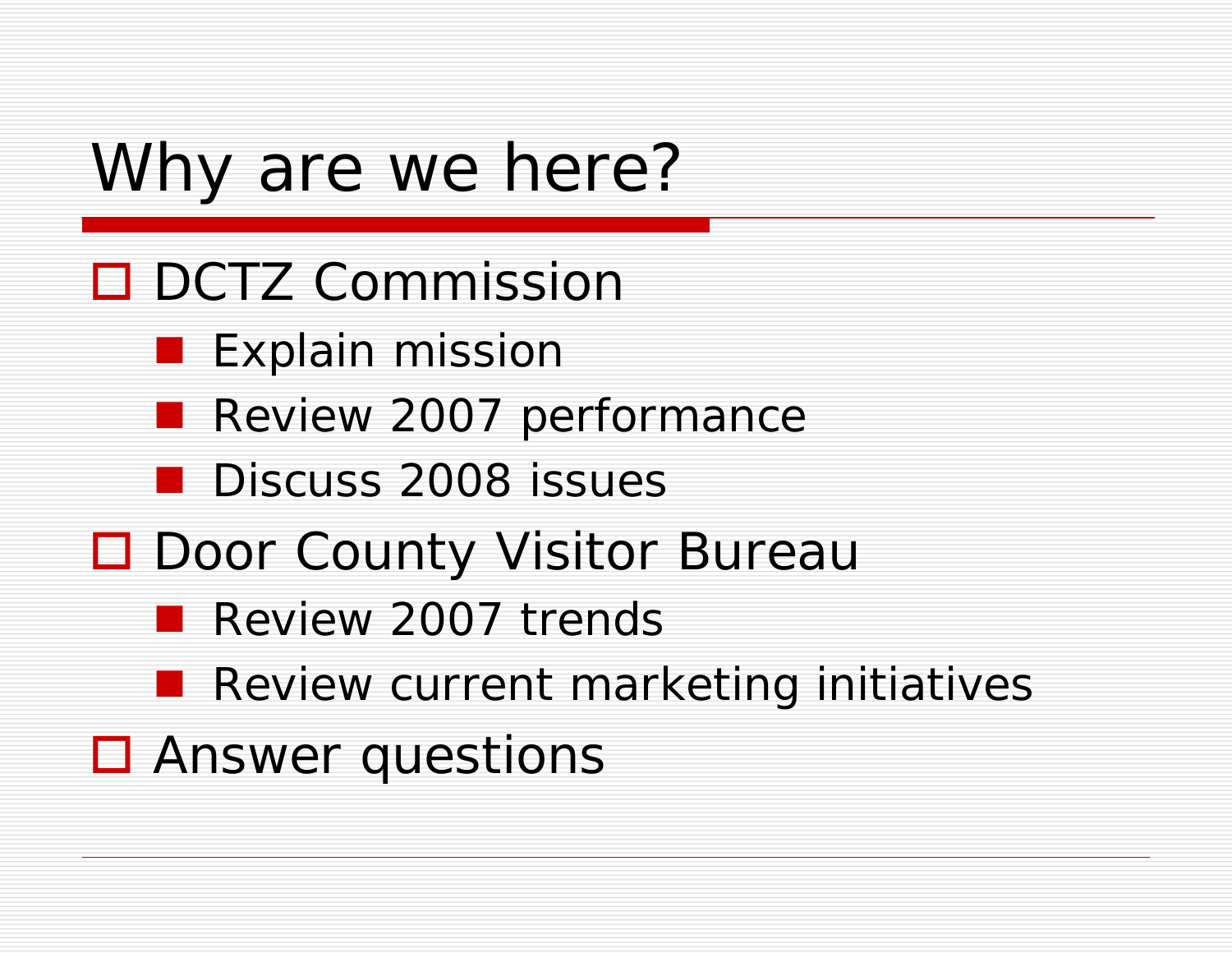## Commission background…

 April 2007, ten communities form a tourism zone according to Wisconsin statutes; Washington Island joins August 1, 2007, Gardner joins May 1, 2008

| <b>Sister Bay</b>  | Ephraim                  | Gibraltar             |
|--------------------|--------------------------|-----------------------|
| Bailey's<br>Harbor | Village of Egg<br>Harbor | Town of Egg<br>Harbor |
| Jacksonport        | Sevastopol               | Nasewaupee            |
| Liberty Grove      | Town of<br>Washington    | Gardner<br>2008       |

Seven communities are not members of the Zone nor represented by the Commission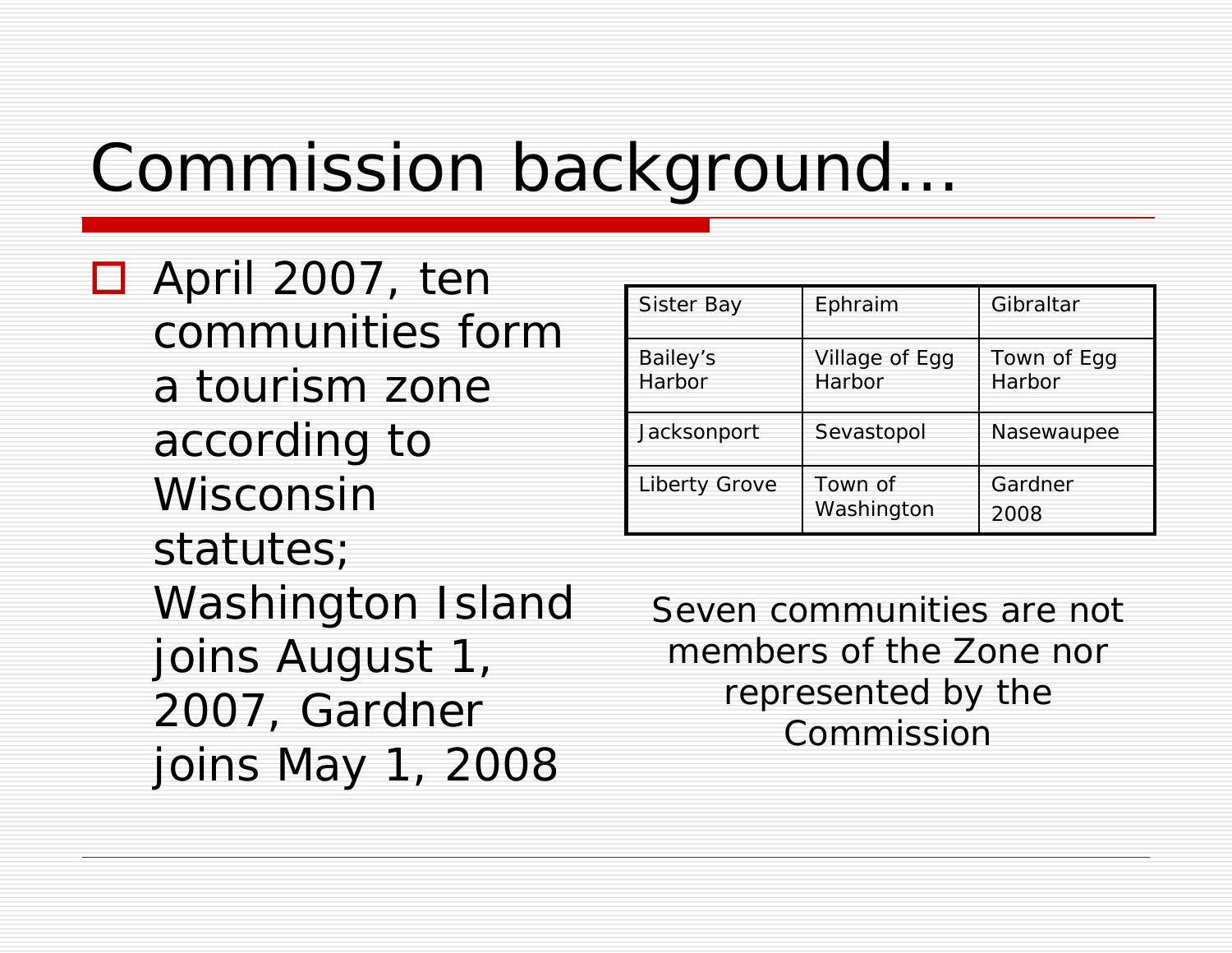## Purpose of the room tax governed by WI State Statute

### 66.0615(1)(fm)

(fm) **"Tourism promotion and development"** means any of the following that are significantly used by transient tourists and reasonably likely to generate paid overnight stays at more than one establishment on which a tax under [sub. \(1m\) \(a\)](http://nxt.legis.state.wi.us/nxt/gateway.dll/Statutes Related/Wisconsin Statutes/3323/66.0615(1m)(a)) may be imposed, that are owned by different persons and located within a municipality in which a tax under this section is in effect; or, if the municipality has only one such establishment, **reasonably likely to generate paid overnight stays in that establishment:**

66.0615(1)(fm)1.<br>1. Marketing projects, including advertising media buys, creation and distribution of printed or electronic promotional tourist materials, or efforts to **recruit conventions, sporting events, or motorcoach groups.**

### 66.0615(1)(fm)2.

**2. Transient tourist informational services.**

66.0615(1)(fm)3.

3. Tangible municipal development, including a convention center.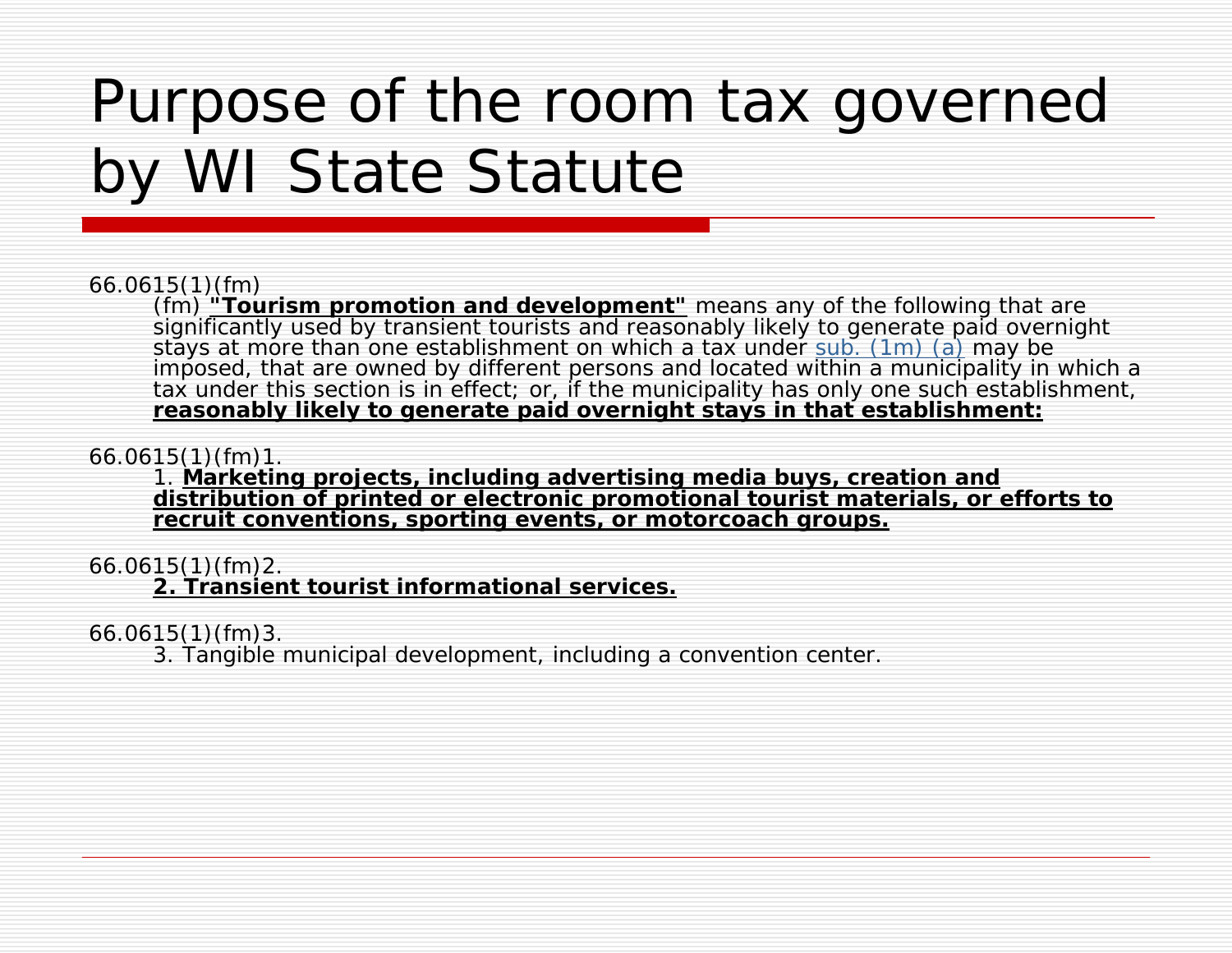### WI Statutes govern creation of a "zone" and a "commission

#### $\Box$ 66.0615(1m)(b)2.

2. If 2 or more municipalities in a zone impose a room tax under [par. \(a\)](http://nxt.legis.state.wi.us/nxt/gateway.dll/Statutes Related/Wisconsin Statutes/3323/66.0615(1m)(a)), the municipalities shall enter into a contract under [s. 66.0301](http://nxt.legis.state.wi.us/nxt/gateway.dll/Statutes Related/Wisconsin Statutes/3323/66.0301) to create a commission under <u>par. (c)</u>. If no tourism entity exists in any of the municipalities in the zone that have formed a commission, the commission shall contract with another organization in the zone to perform the functions of the tourism entity. Each municipality in a single zone that imposes a room tax shall levy the same percentage of tax . If the municipalities are unable to agree on the percentage of tax for the zone, the commission shall set the percentage.

66.0615(1m)(b)3.

.

3. **A commission shall monitor the collection of room taxes from each municipality in a zone that has a room tax**.

 $\Box$ 66.0615(1m)(b)4.

4. **A commission shall contract with one tourism entity from the municipalities in the zone to obtain staff, support services and assistance in developing and implementing programs to promote the zone to visitors.**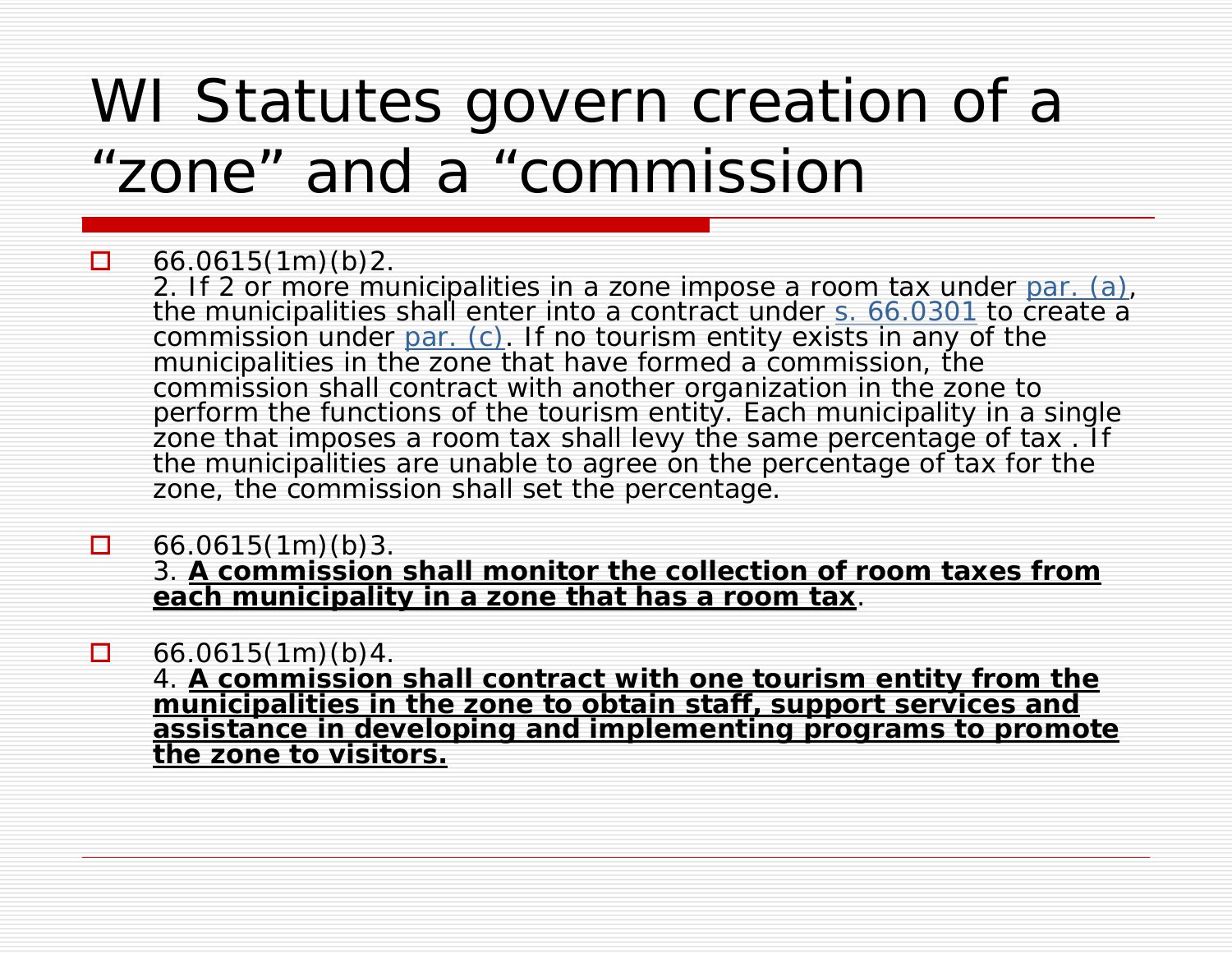## Commission Mission Statement

- □ The mission of the Door County Tourism Zone Commission is to:
	- Collect the room tax on behalf of its member municipalities in a fair and efficient manner.
	- **Nork in partnership with the Door County** Visitor Bureau to support its marketing efforts in tourism promotion and development for the Tourism Zone as a single destination for transient tourists which are reasonably likely to generate paid overnight stays.
	- **Keep all parties and businesses associated with** the Tourism Zone and the Room Tax informed on the Commissions activities.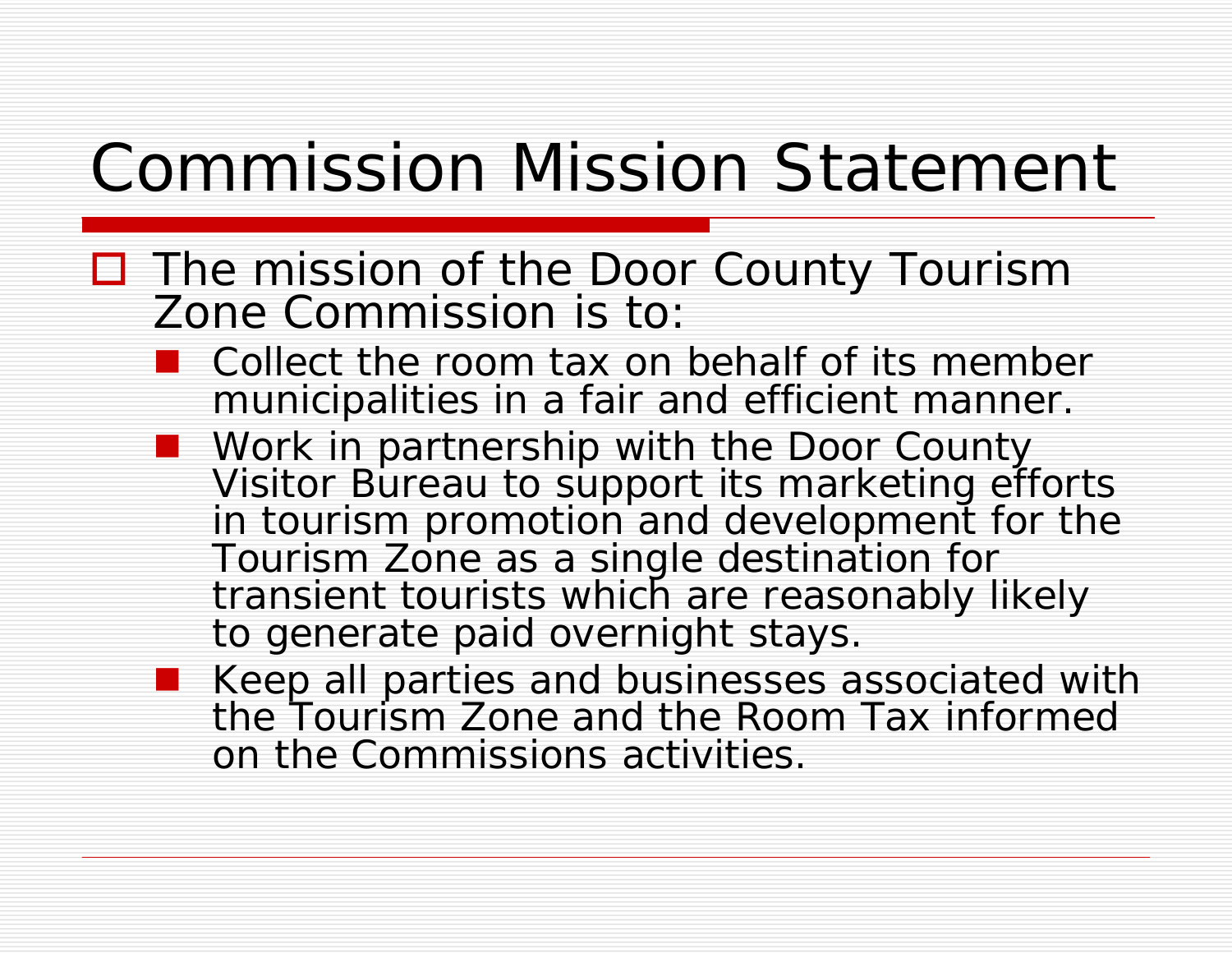## The Commission's tasks

- □ Collect the tax
- Contract with a tourism marketing agency
- $\square$  Disburse the funds
- Review and monitor marketing plans and results
- □ Enforce the tax ordinance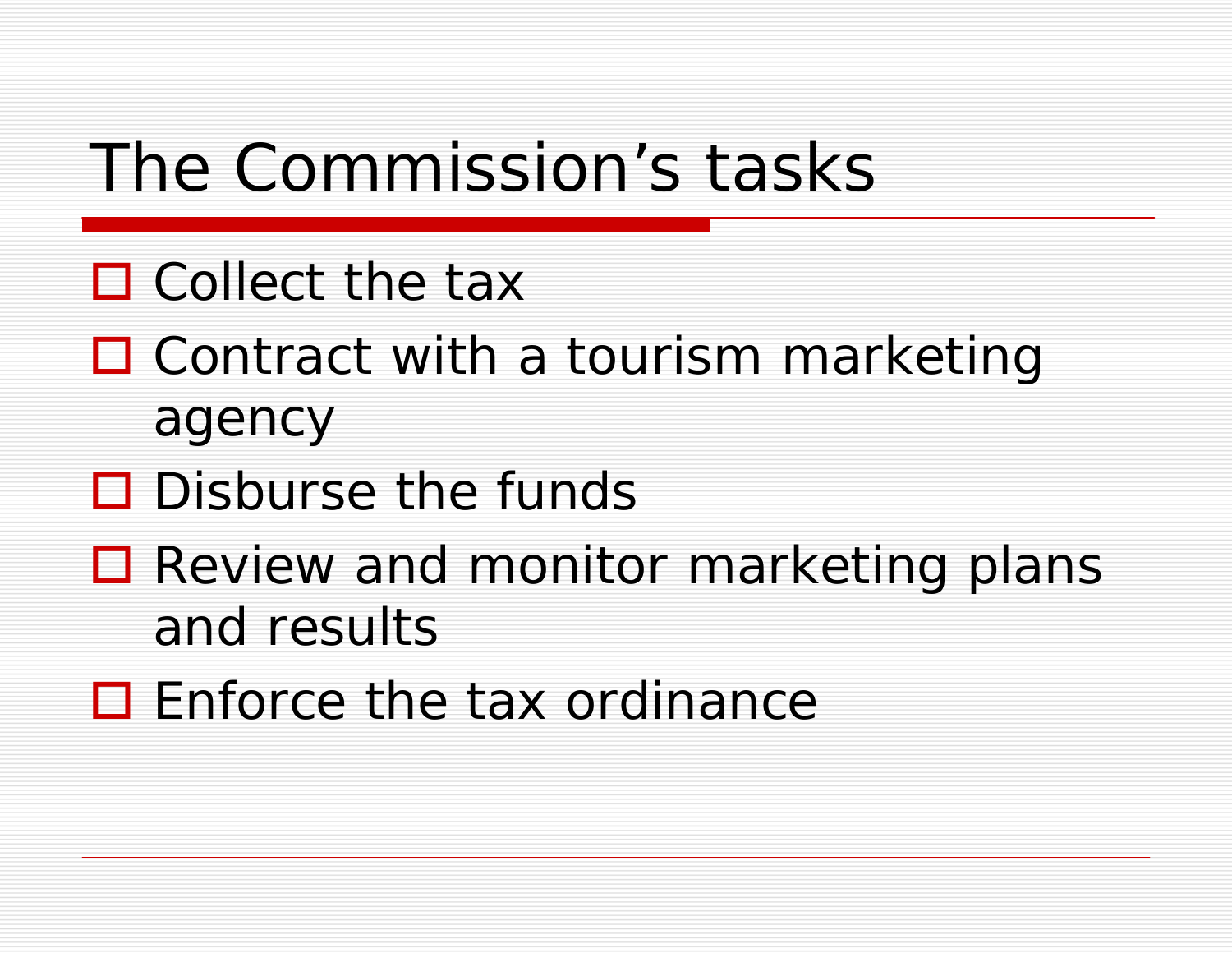### Visitor Bureau purpose

- Develop annual marketing plan and budget
- □ Evaluate and hire vendors
- $\square$  Execute the plan
- **□** Evaluate results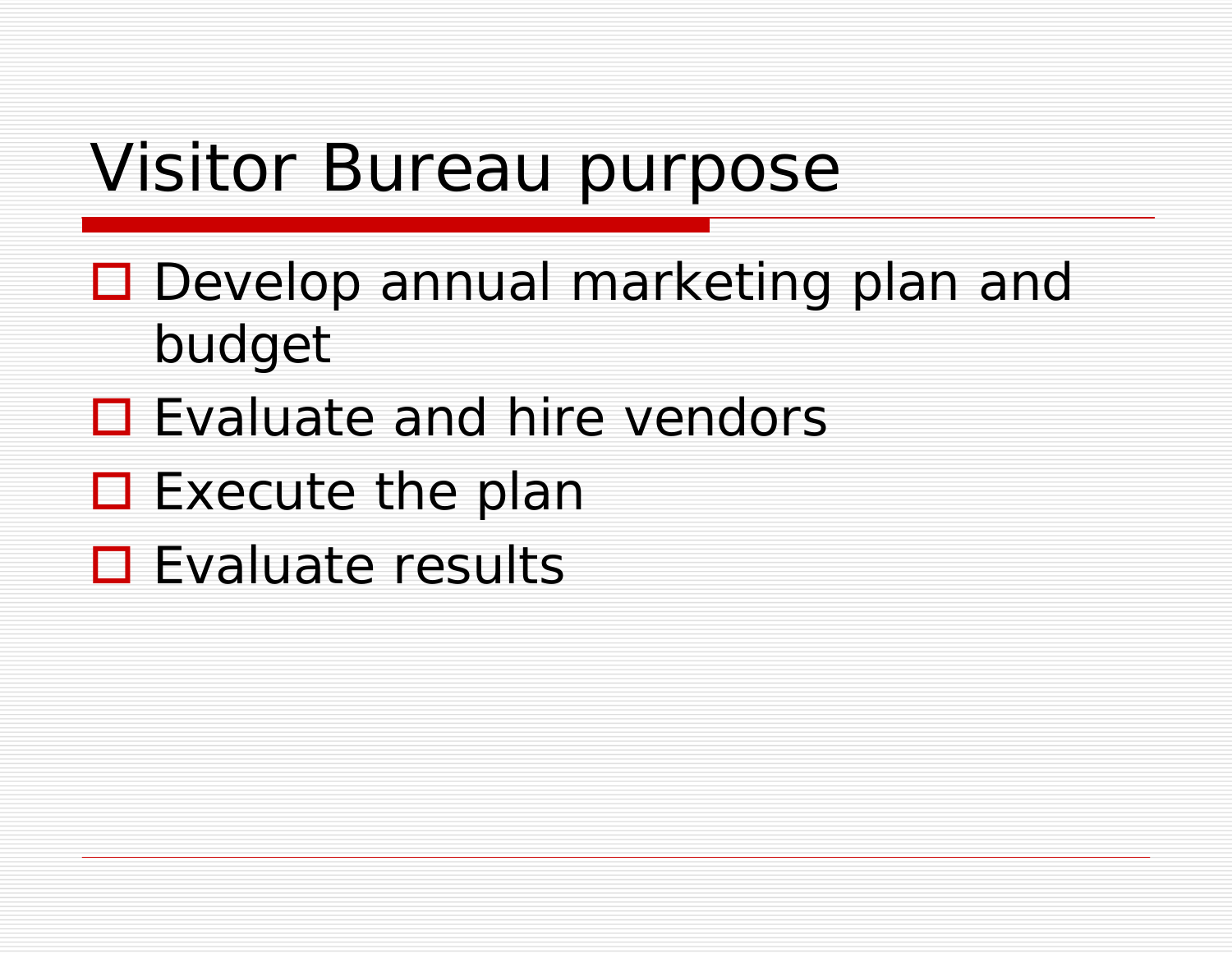## And now a word about the tax…

- All municipalities are at 5.5%
- 30% of collections go to municipalities for any purpose
- 66% goes to DCVB for marketing
- □ 4% remains with Commission for expenses
	- **All Commission members are volunteer**
	- **No staff**
	- **No office**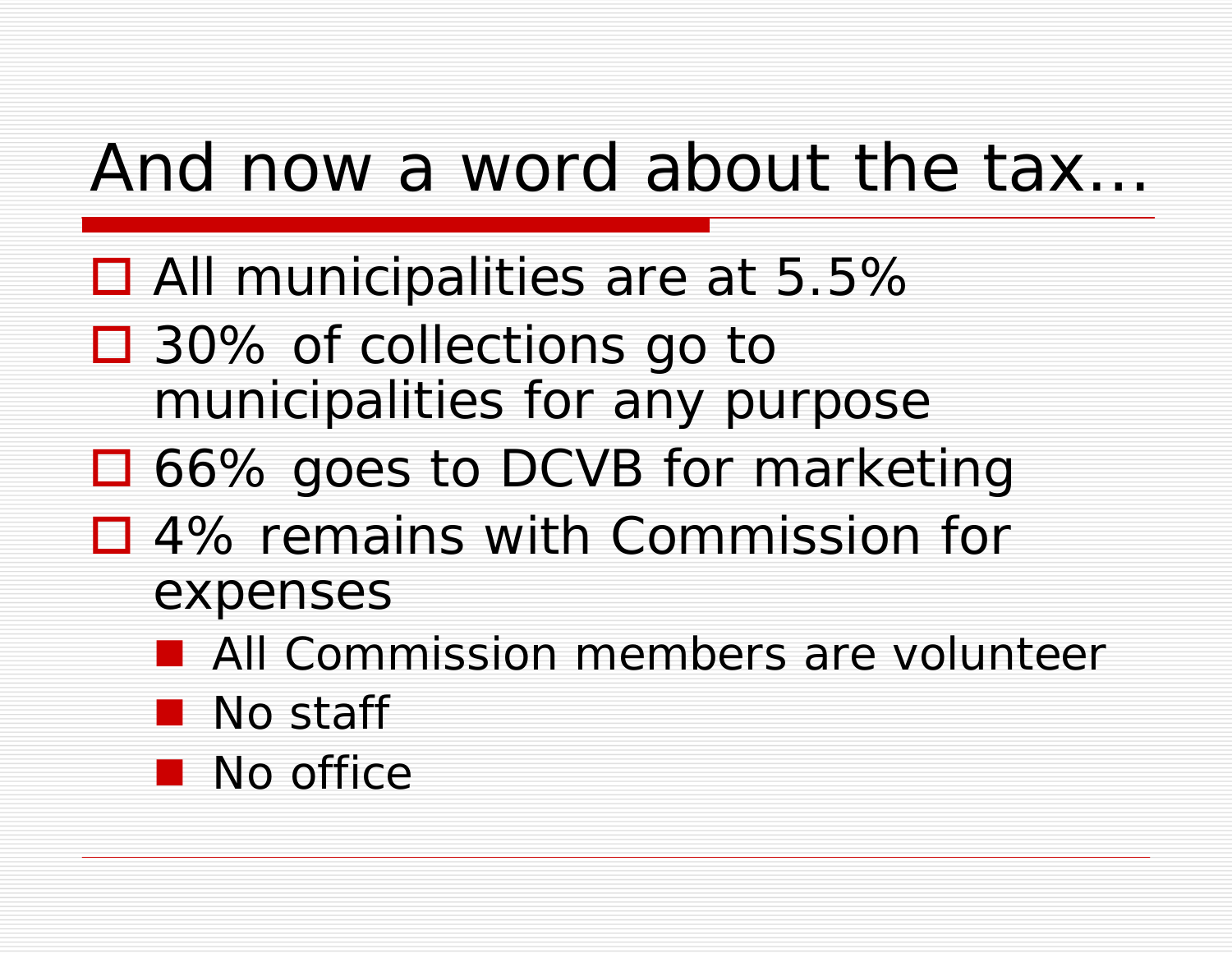### Commission year in review-2007

- **□** Hired vendors and developed processes to make May collections deadline
	- Kerber Rose Accounting in Sister Bay
	- **Reflexive Associated Bank**
	- **Pinkert Law Firm/William VandeCastle** attorneys
- □ While not perfect, we succeeded in making May collections deadline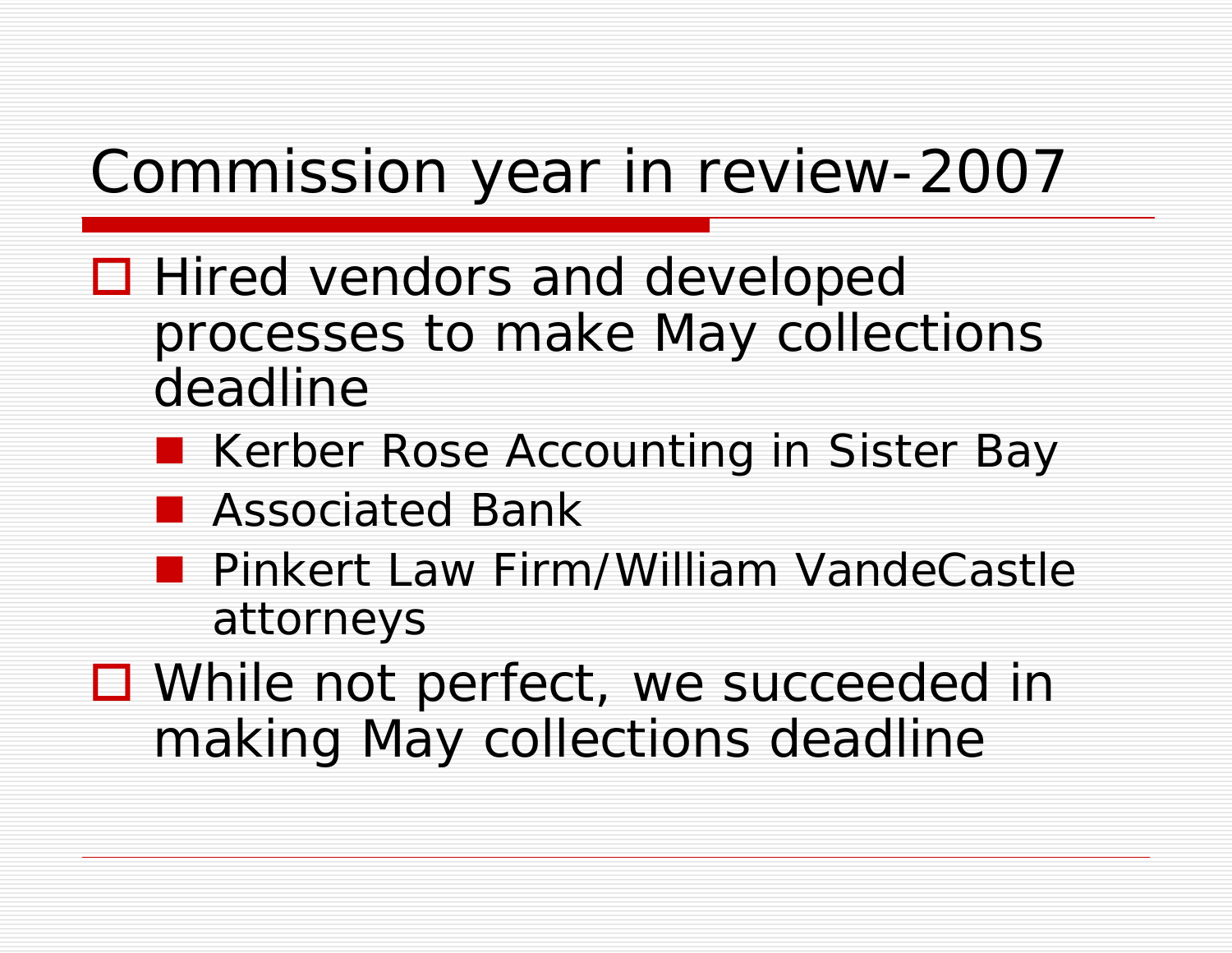## Show me the money…

| <b>Statement of Revenues, Expenses, And Changes in Net Assets</b> |                                        |                             |                                                        |  |
|-------------------------------------------------------------------|----------------------------------------|-----------------------------|--------------------------------------------------------|--|
| <b>Operating Revenues</b>                                         | 12/31/2007                             | <b>Percent Allocations</b>  | <b>Notes</b>                                           |  |
| Room tax collected                                                | \$2,362,655.00                         |                             |                                                        |  |
| <b>Operating Expenses</b>                                         |                                        |                             |                                                        |  |
| Administration                                                    | $\boldsymbol{\mathsf{S}}$<br>56,610.00 | 2.4%                        | Under spent by \$37,896                                |  |
| Payments to DCVB                                                  | $\mathbb{S}$<br>679,828.00             | 28.8%                       |                                                        |  |
| <b>Distribution to Municipalities</b>                             | $\mathfrak{L}$<br>706,057.00           | 29.9%                       |                                                        |  |
| <b>Total Operating Expense</b>                                    | \$1,442,495.00                         | 61.1%                       |                                                        |  |
| Funds due to DCVB                                                 | 920,160.00<br>\$                       | 38.9%                       |                                                        |  |
| Interest earned                                                   | \$<br>4,950.00                         | Will be allocated<br>96%/4% |                                                        |  |
| Total Net Assets 12/31/2007                                       | \$<br>925,110.00                       |                             |                                                        |  |
| Restricted for DCVB payments                                      | 878,447.00<br>\$                       |                             |                                                        |  |
| Unrestricted funds                                                | \$<br>46,663.00                        |                             | \$38K due to admin underspend,<br>\$5k due to interest |  |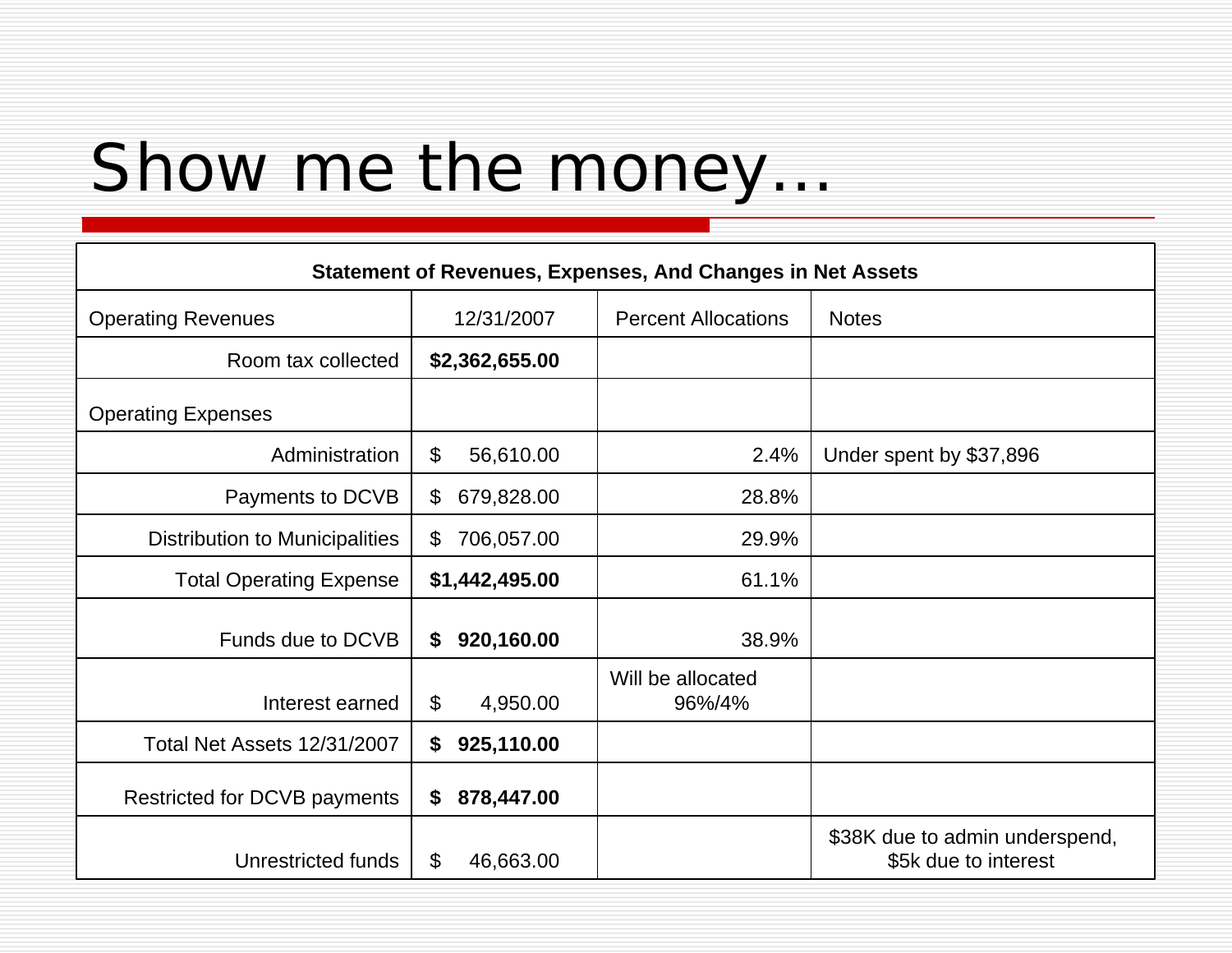# Municipal impact

| Room Tax Revenue by Municipality |                           |           | <b>Share</b> | <b>Returned to Municipality</b> |
|----------------------------------|---------------------------|-----------|--------------|---------------------------------|
| Gibraltar                        | \$                        | 416,330   | 17.6%        | 124,416                         |
| <b>Sister Bay</b>                | $\boldsymbol{\theta}$     | 395,093   | 16.7%        | 118,070                         |
| Ephraim                          | \$                        | 387,429   | 16.4%        | 115,779                         |
| Village of Egg Harbor            | \$                        | 279,129   | 11.8%        | 83,415                          |
| Town of Egg Harbor               | $\boldsymbol{\mathsf{S}}$ | 215,141   | 9.1%         | 64,293                          |
| <b>Bailey's Harbor</b>           | $\boldsymbol{\mathsf{S}}$ | 195,360   | 8.3%         | 58,381                          |
| <b>Liberty Grove</b>             | \$                        | 191,606   | 8.1%         | 57,260                          |
| Sevastopol                       | $\boldsymbol{\theta}$     | 182,612   | $7.7\%$      | 54,572                          |
| Jacksonport                      | $\boldsymbol{\theta}$     | 41,268    | 1.7%         | 12,333                          |
| Nasewaupee                       | $\boldsymbol{\mathsf{S}}$ | 35,150    | 1.5%         | 10,504                          |
| Washington Island                | \$                        | 23,537    | 1.0%         | 7,034                           |
| Total                            | \$                        | 2,362,655 | 100.0%       | 706,057                         |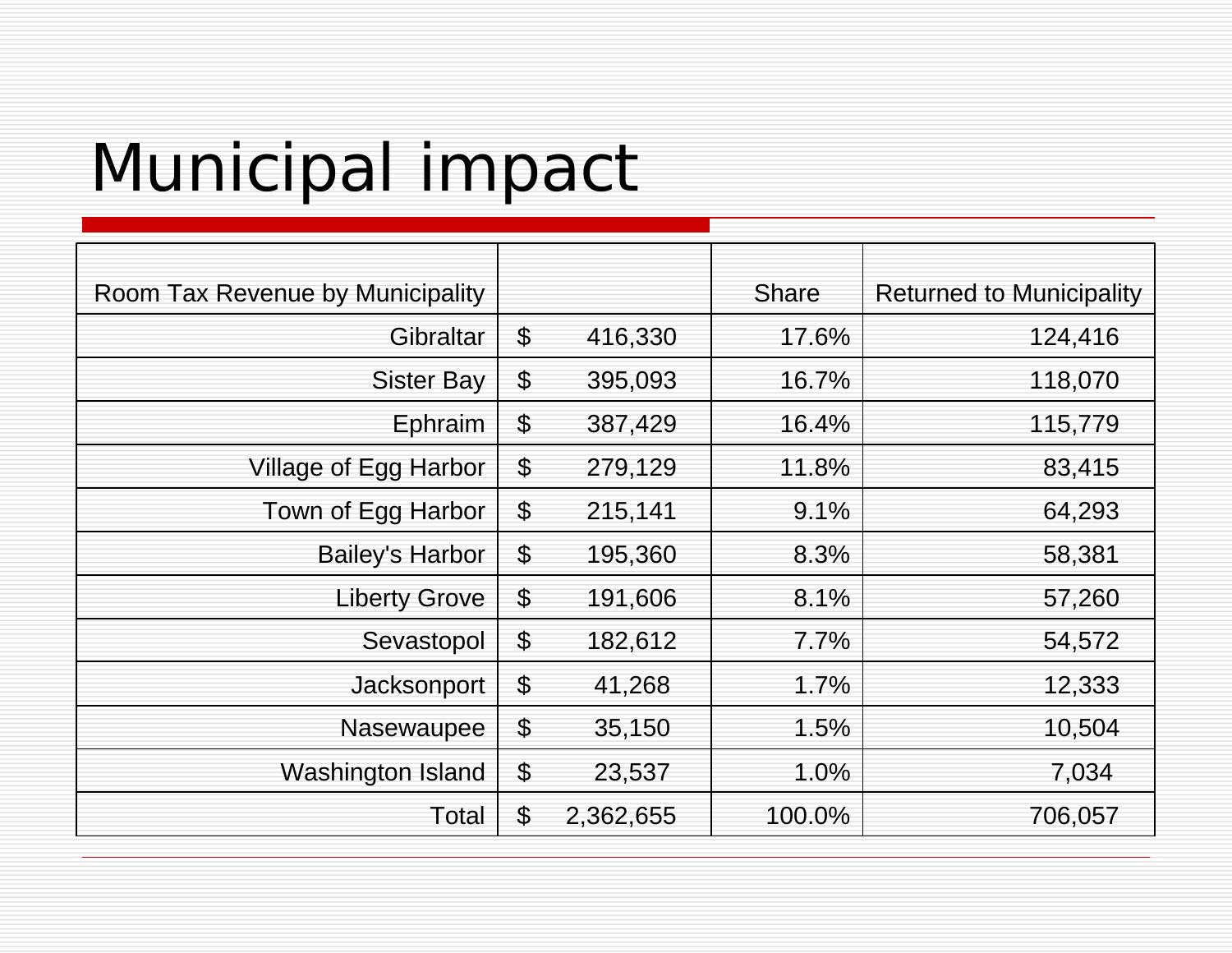## Process and Administration

- □ Developed paper based collection and reporting system by May deadline
- □ Contracted and implemented custom database reporting Feb 2008
- □ Implemented online collections reporting for lodging properties Feb 2008

Completed annual audit May 2008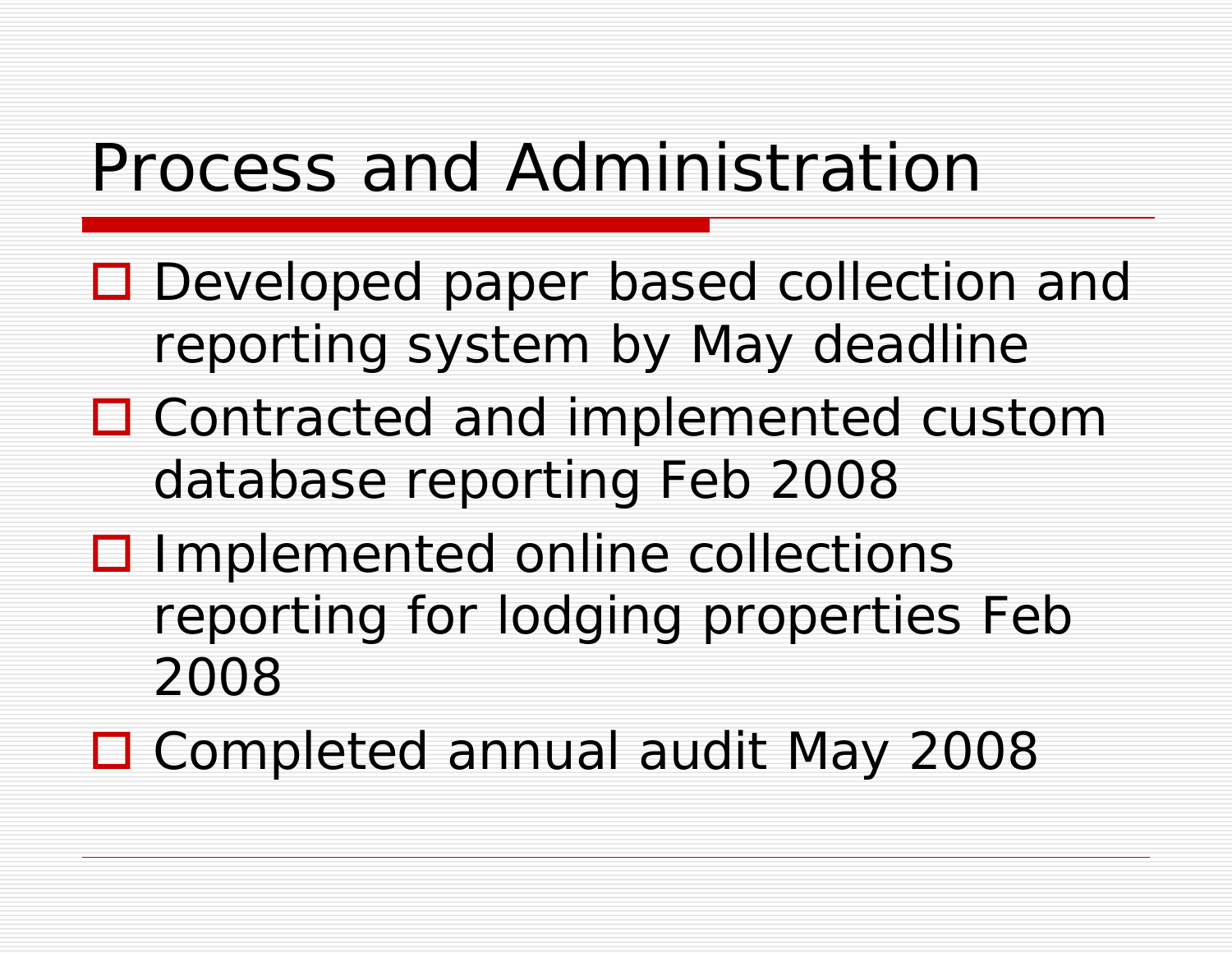## Next steps 2008

- $\Box$  Hire part-time administrative assistant
- □ Complete By-laws and revise Intergovernmental Agreement
- □ Focus on enforcement
	- **Hire investigative agency**
	- Non-reporting properties
	- Audit suspicious under-reporting properties
	- File charges in Door County Circuit Court
- Evaluate success of marketing programs
	- Develop year over year reporting of baseline occupancy statistics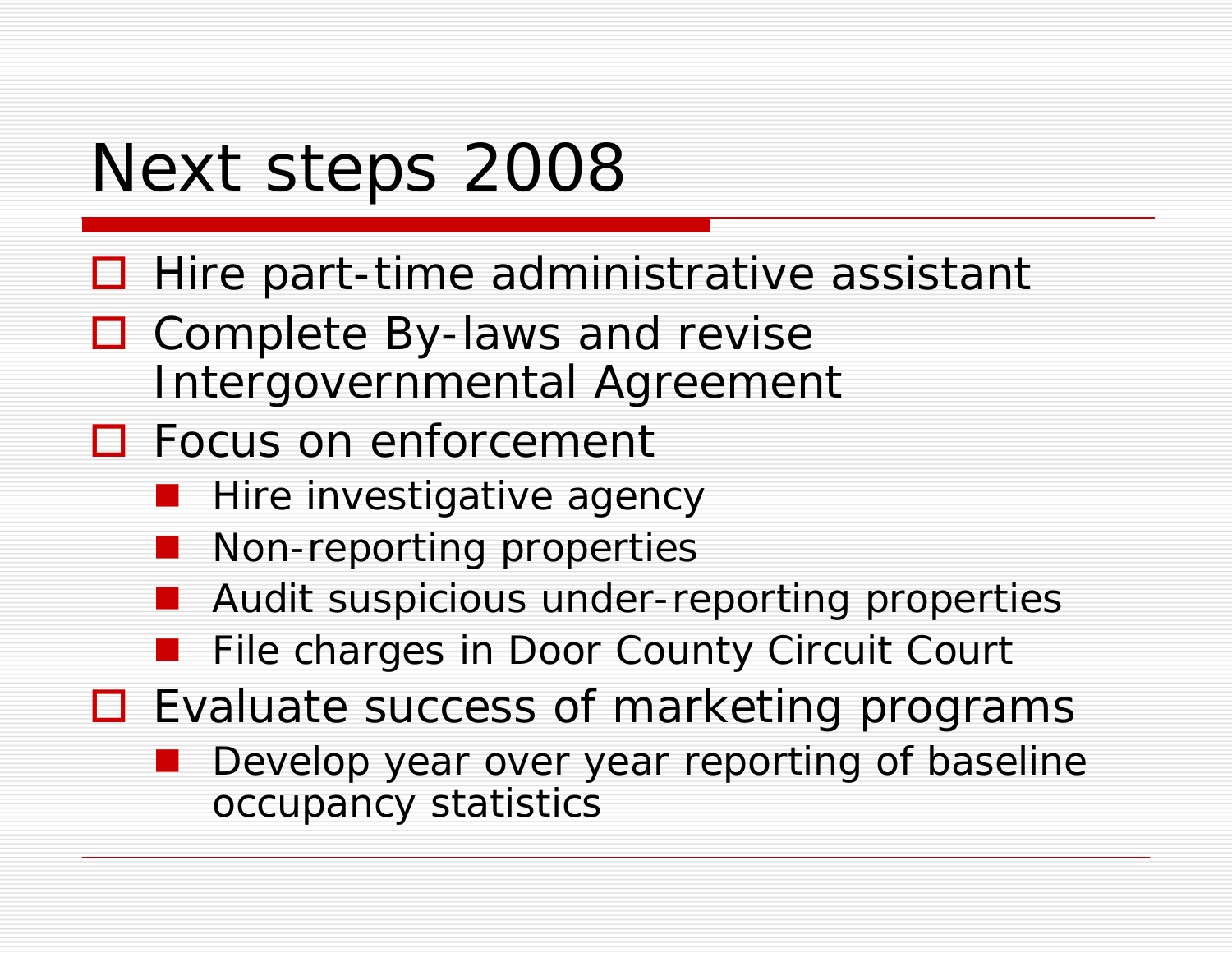### Jack Moneypenny Door County Visitor Bureau

- Metrics and preliminary results
- Marketing Plans & Initiatives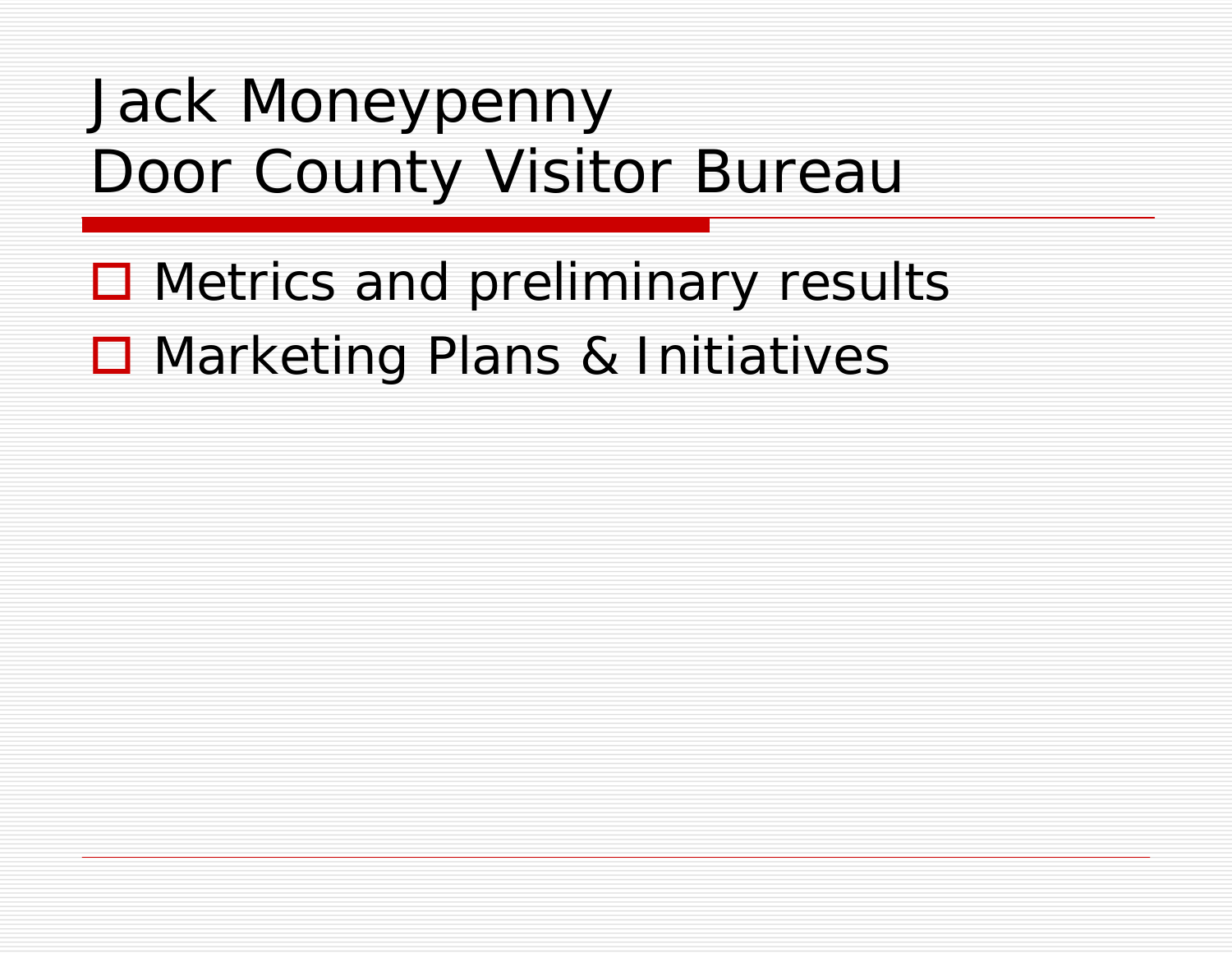### Visitor Bureau Metrics Primary Results Aug 2007-April 2008

| <b>Wisconsin Tourism Market Share</b> |                  |             |  |  |
|---------------------------------------|------------------|-------------|--|--|
| 2006<br><b>Benchmark</b>              | <b>2007 Goal</b> | 2007 Actual |  |  |
| $3.27\%$                              | $3.70\%$         | 3.16%       |  |  |

| <b>Occupancy</b>              |                   |                                |
|-------------------------------|-------------------|--------------------------------|
| 2006-2007<br><b>Benchmark</b> | 2007-2008<br>Goal | 2007-2008<br><b>YTD Actual</b> |
| 37.07%                        | $38.92\%$         | 41.95%                         |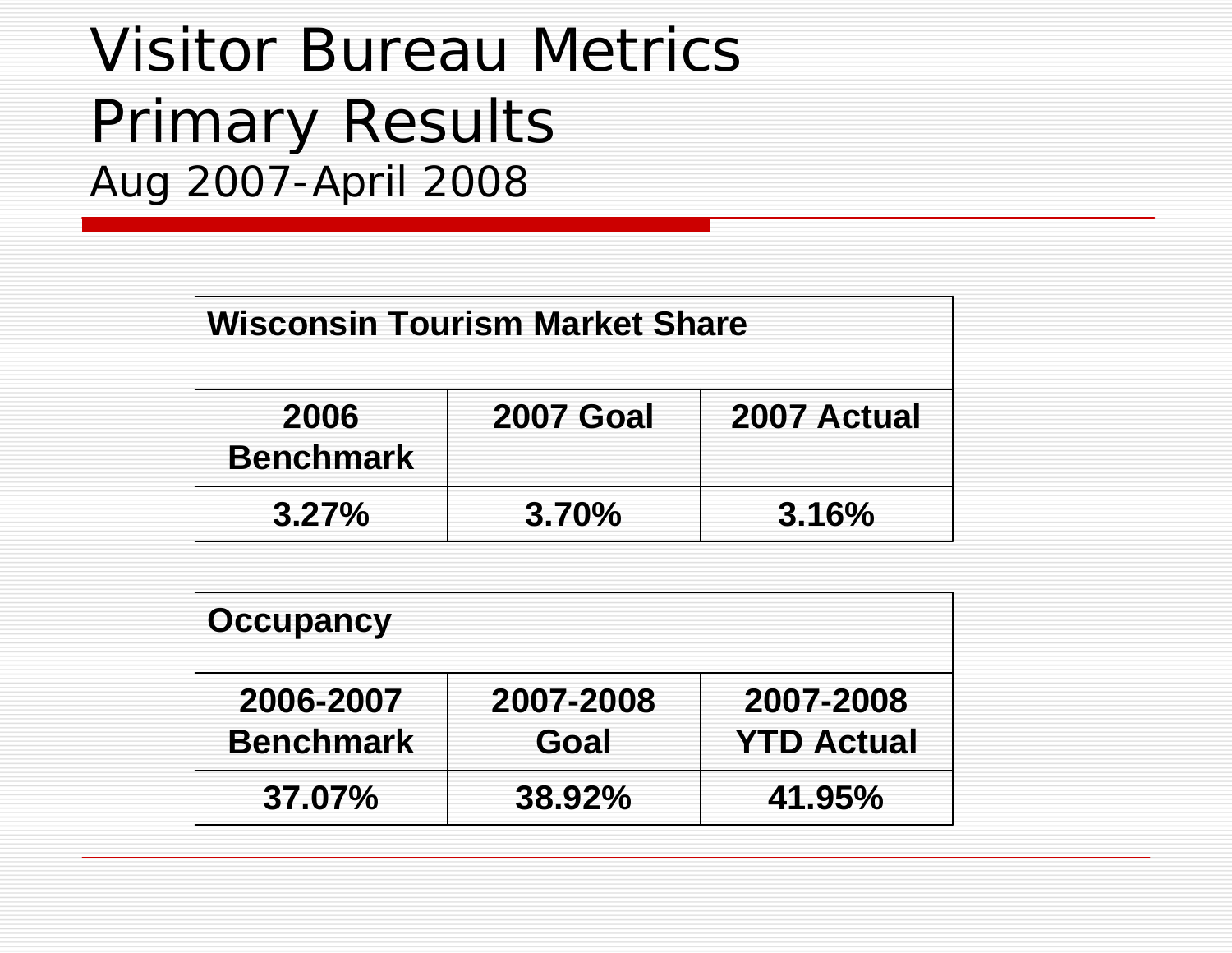### Visitor Bureau Metrics Secondary Results Aug 2007-April 2008

| <b>Annual Traveler Expenditures</b> |                  |              |  |
|-------------------------------------|------------------|--------------|--|
| 2006<br>Bench-<br>mark              | <b>2007 Goal</b> | 2007 Actual  |  |
| \$420,558,45                        | \$474,545,34     | \$404,200,00 |  |

| RevPar – Revenue Per Available Room |                                |         |  |  |
|-------------------------------------|--------------------------------|---------|--|--|
| 2006-2007<br>Bench-<br>mark         | 2007-2008<br><b>YTD Actual</b> |         |  |  |
| N/A                                 | N/A                            | \$60.92 |  |  |

| <b>ADR</b> – Average Daily Rate |                   |                                |  |
|---------------------------------|-------------------|--------------------------------|--|
| 2006-2007<br>Bench-<br>mark     | 2007-2008<br>Goal | 2007-2008<br><b>YTD Actual</b> |  |
| Est. \$80 -<br>\$130            | N/A               | \$132                          |  |

| Length of Stay          |                   |                      |  |
|-------------------------|-------------------|----------------------|--|
| 2006-2007<br>Bench-mark | 2007-2008<br>Goal | 2007-2008<br>Average |  |
| 3.59 days               | N/A               | 7 days *             |  |

\* - Average day stay result of survey taken by 4,168 opt in web users Jan-Feb 2008.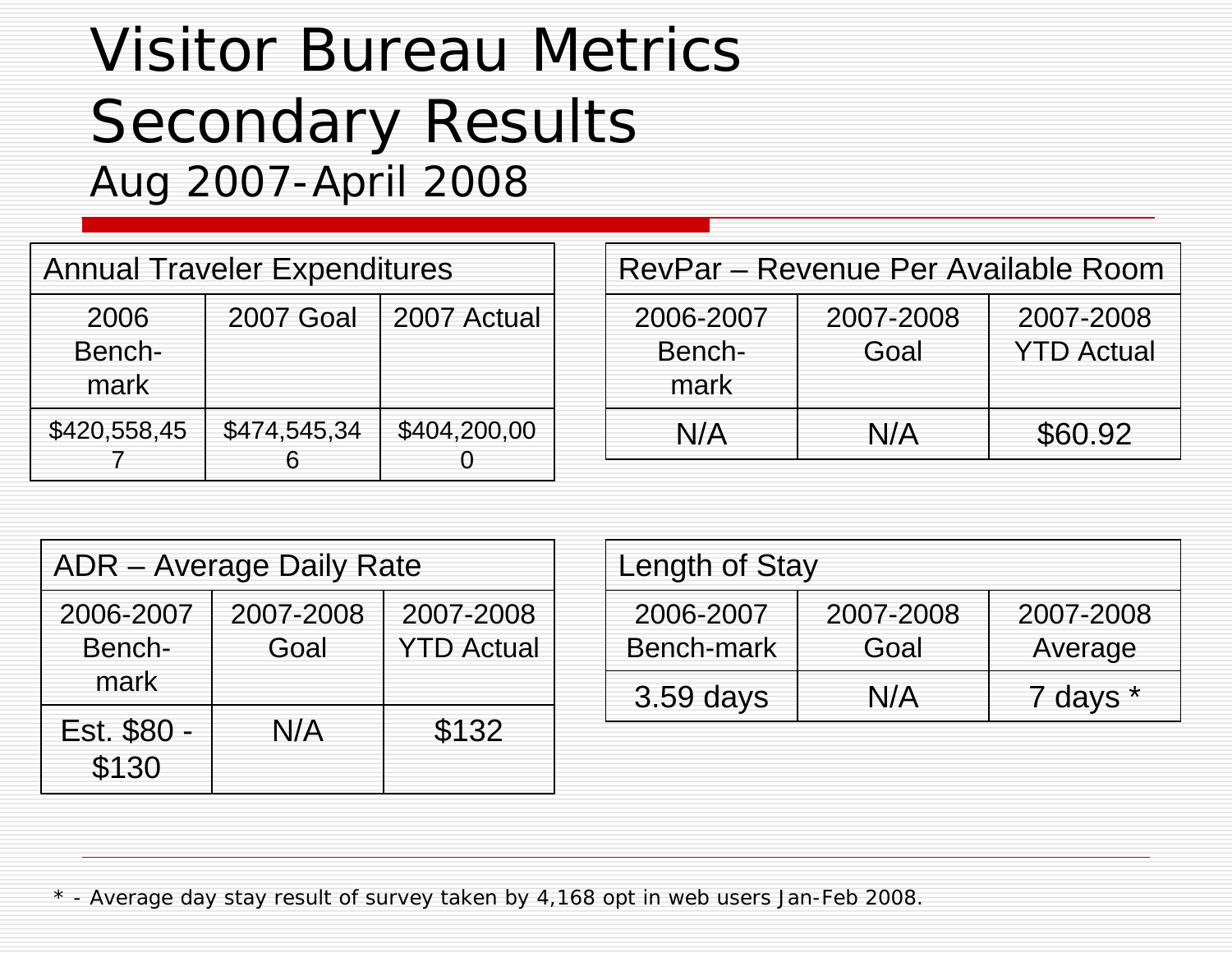### Visitor Bureau Metrics Activity Results Aug 2007-April 2008

| <b>Public Relations - Number of Media Contacts</b> |                |                  |                  |  |
|----------------------------------------------------|----------------|------------------|------------------|--|
| 2006-2007 Benchmark                                | 07-08 YTD Goal | 07-08 YTD Actual |                  |  |
| 46                                                 | 150            | 125              | 126              |  |
| Media Coverage – Clips                             |                |                  |                  |  |
| 2006-2007 Benchmark                                | 07-08 Goal     | 07-08 YTD Goal   | 07-08 YTD Actual |  |
| 296                                                | 400            | 333              | 247              |  |
| Media Coverage – Impressions                       |                |                  |                  |  |
| 2006-2007 Benchmark                                | 07-08 Goal     | 07-08 YTD Goal   | 07-08 YTD Actual |  |
| 32,357,408                                         | 50,000,000     | 37,500,000       | 33,328,015       |  |
| Media Coverage – AVE (Ad Value Equivalency)        |                |                  |                  |  |
| 2006-2007 Benchmark                                | 07-08 Goal     | 07-08 YTD Goal   | 07-08 YTD Actual |  |
| \$1,593,907                                        | \$2,900,000    | \$2,175,000      | \$1,346,054      |  |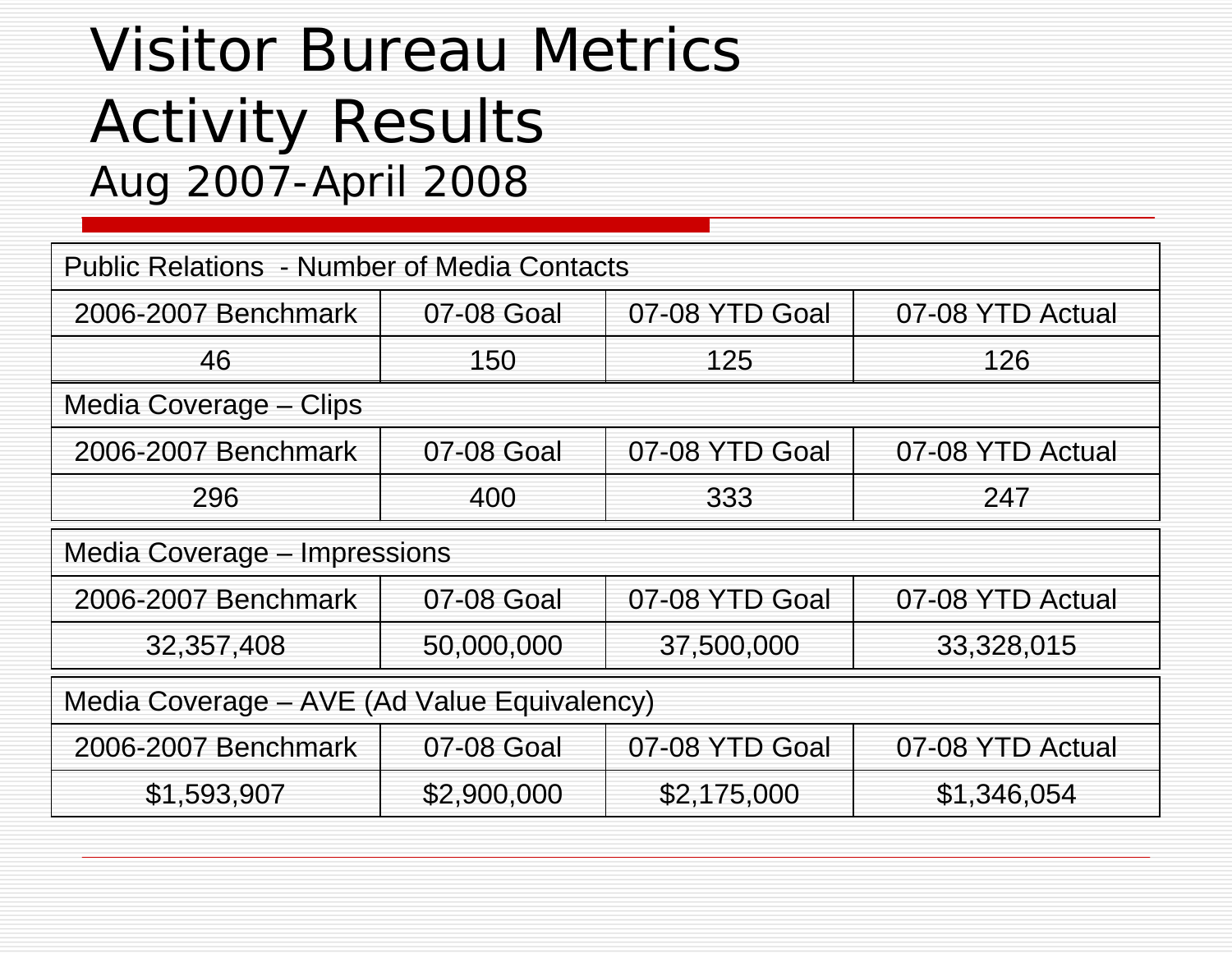### Visitor Bureau Metrics Activity Results Aug 2007-April 2008

| <b>Web Site Visits</b>                |                    |                |                  |  |
|---------------------------------------|--------------------|----------------|------------------|--|
| 2006-2007<br><b>Benchmark</b>         | 07-08 Goal         | 07-08 YTD Goal | 07-08 YTD Actual |  |
| E-Newsletter Subscribers              | 2,000,000          | 1,666,667      | 1,814,445        |  |
| 2006-2007<br><b>Benchmark</b>         | 07-08 Goal         | 07-08 YTD Goal | 07-08 YTD Actual |  |
| ─────16,673<br>E-Newsletter Open Rate | <del>100,000</del> | 83,333         | 88,722           |  |
| 2006-2007<br><b>Benchmark</b>         | 07-08 Goal         | 07-08 YTD Goal | 07-08 YTD Actual |  |
| 40.01%                                | 45%                | 45%            | 47%              |  |
| People Entering Welcome Center        |                    |                |                  |  |
| 2006-2007<br><b>Benchmark</b>         | 07-08 Goal         | 07-08 YTD Goal | 07-08 YTD Actual |  |
| 37,518                                | 45,000             | 37,500         | $21,548*$        |  |

•- no data available for January 2008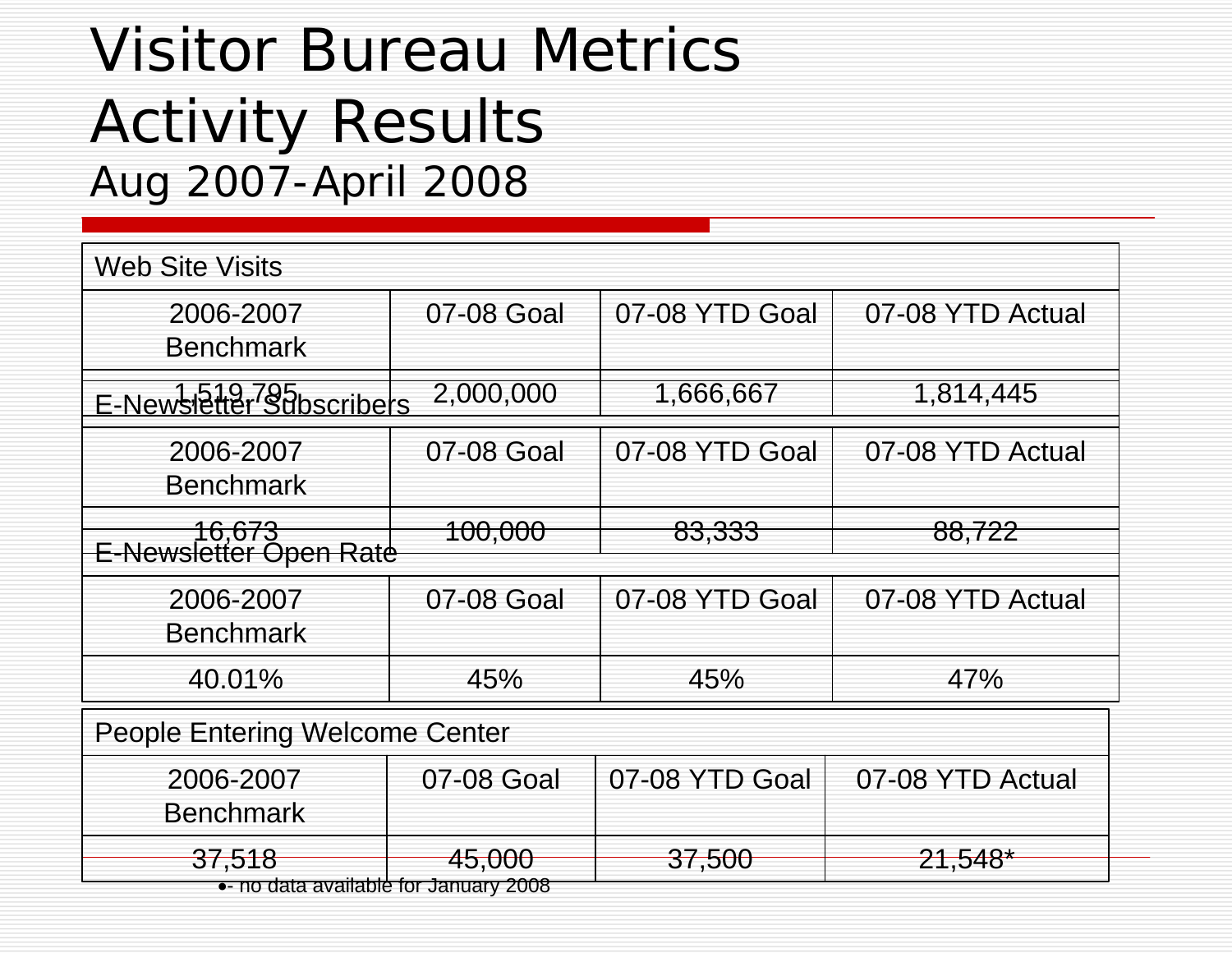### $\bullet$ **eBrains Web Marketing**

- $\bullet$ Largest single marketing expenditure
- $\bullet$ Driven web site visits to all-time high
- $\bullet$  Captured 88,000 opt-in users subscribing to e-newsletter
- Maximized search engine optimization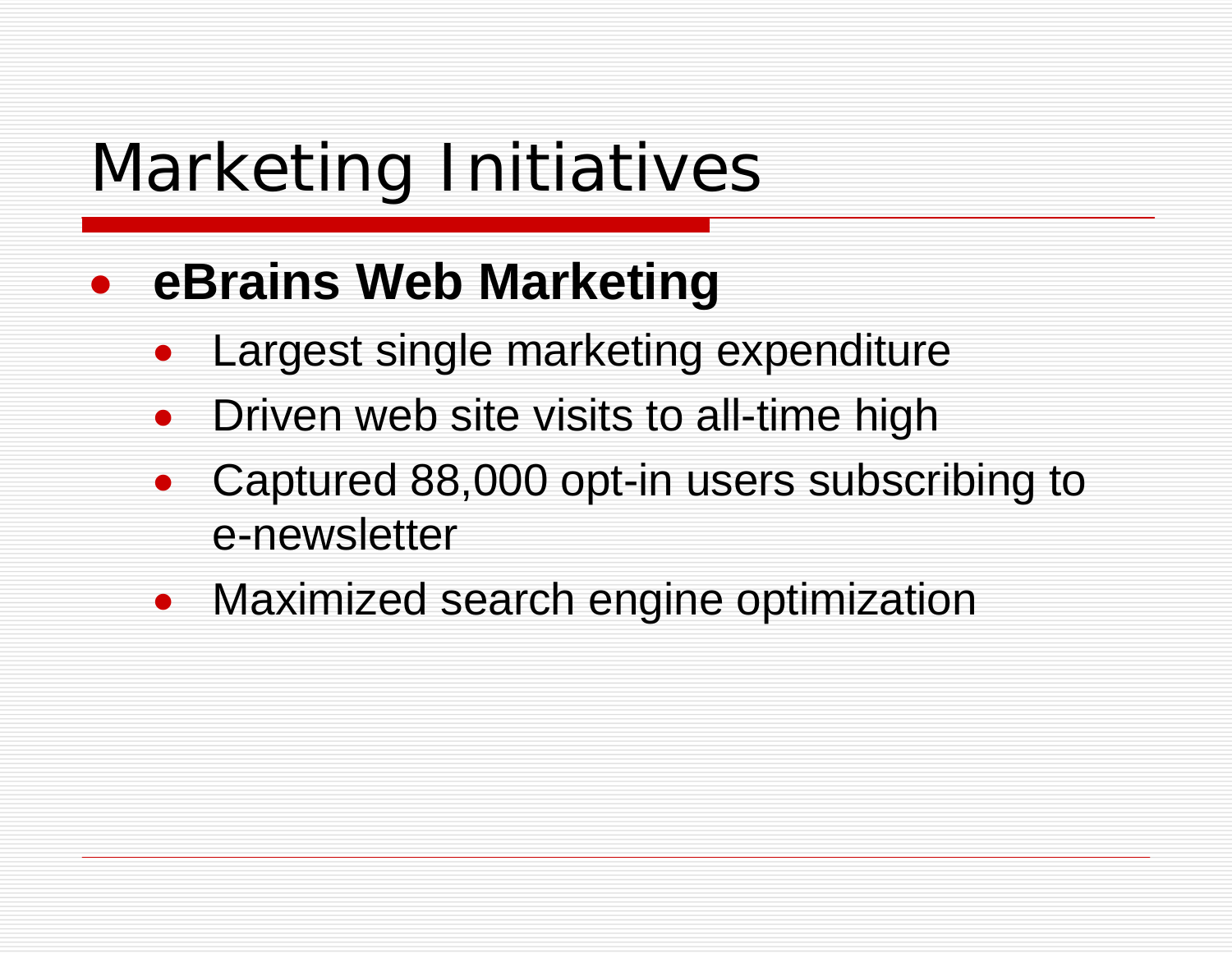### $\bullet$ **Geiger & Associates**

- Recruits and delivers qualified travel writers to Door County
- Writers get first-hand experience of Door County for the articles
- Many writers write for several publications
- Has delivered 58 articles viewed by more than 5.7 million readers
- $\bullet$ Equivalent value of \$388,000 for ROI of 107%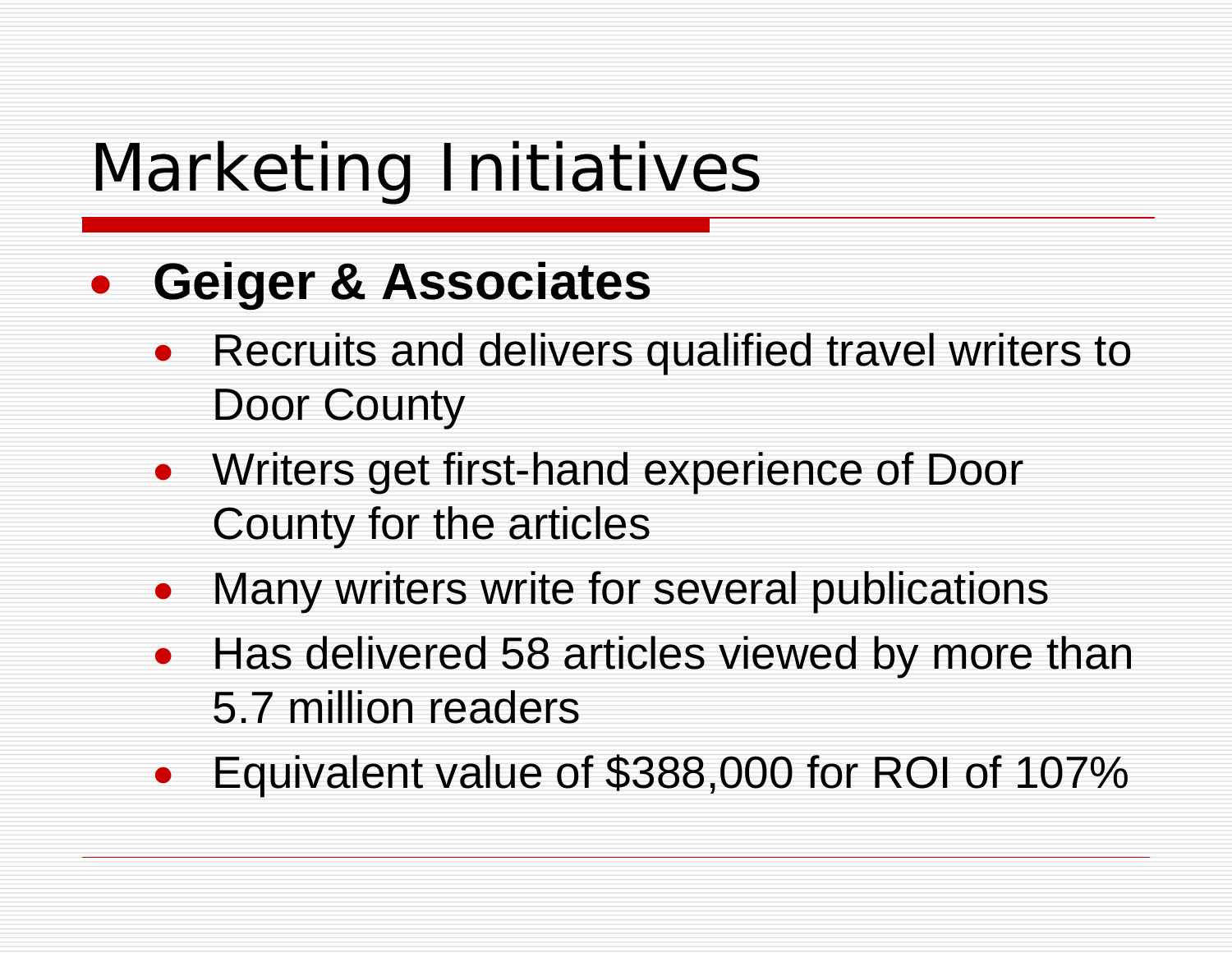#### $\Box$ **Corporate/group sales coordinator**

- $\mathbb{R}^3$ Contract/non-employee basis
- Worked with over 50 planners YTD
- $\mathbb{R}^2$  Creates room compression & develops shoulder seasons

#### $\Box$ **Midwest Living Insert**

- an<br>M End of April distribution
- $\mathbb{R}^3$ 950,000 in Midwest Living
- 100,000 inserts in key papers in core market
	- П Milwaukee
	- П Madison
	- $\Box$ St. Paul
	- □ Chicago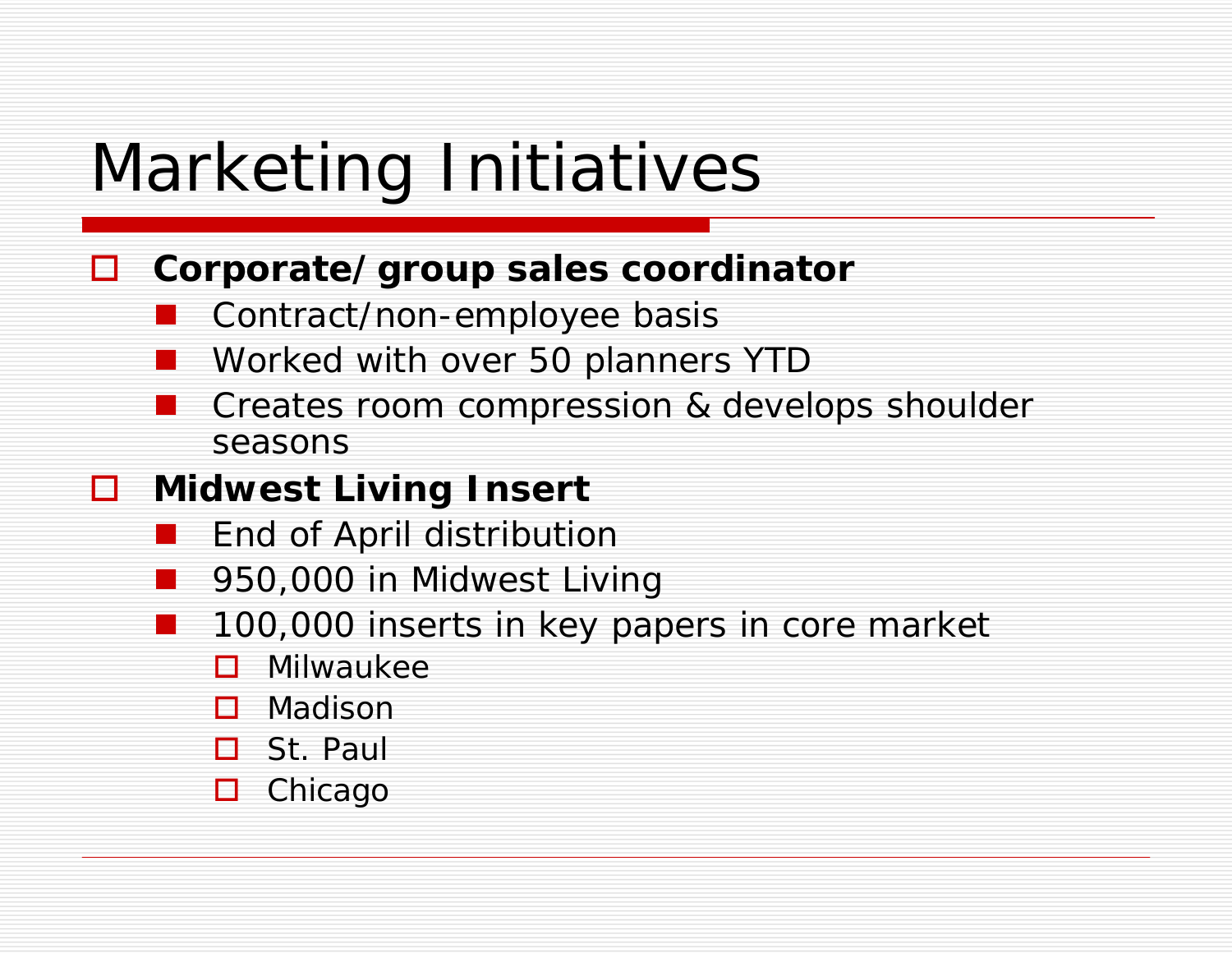- $\bullet$  **Harley-Davidson 105th Anniversary Riders Guide**
	- 5 page spread
	- On line with H-D, 150,000 copies distributed Labor Day Weekend
	- Features Door County to 350,000 bikers as pre- or post-anniversary trip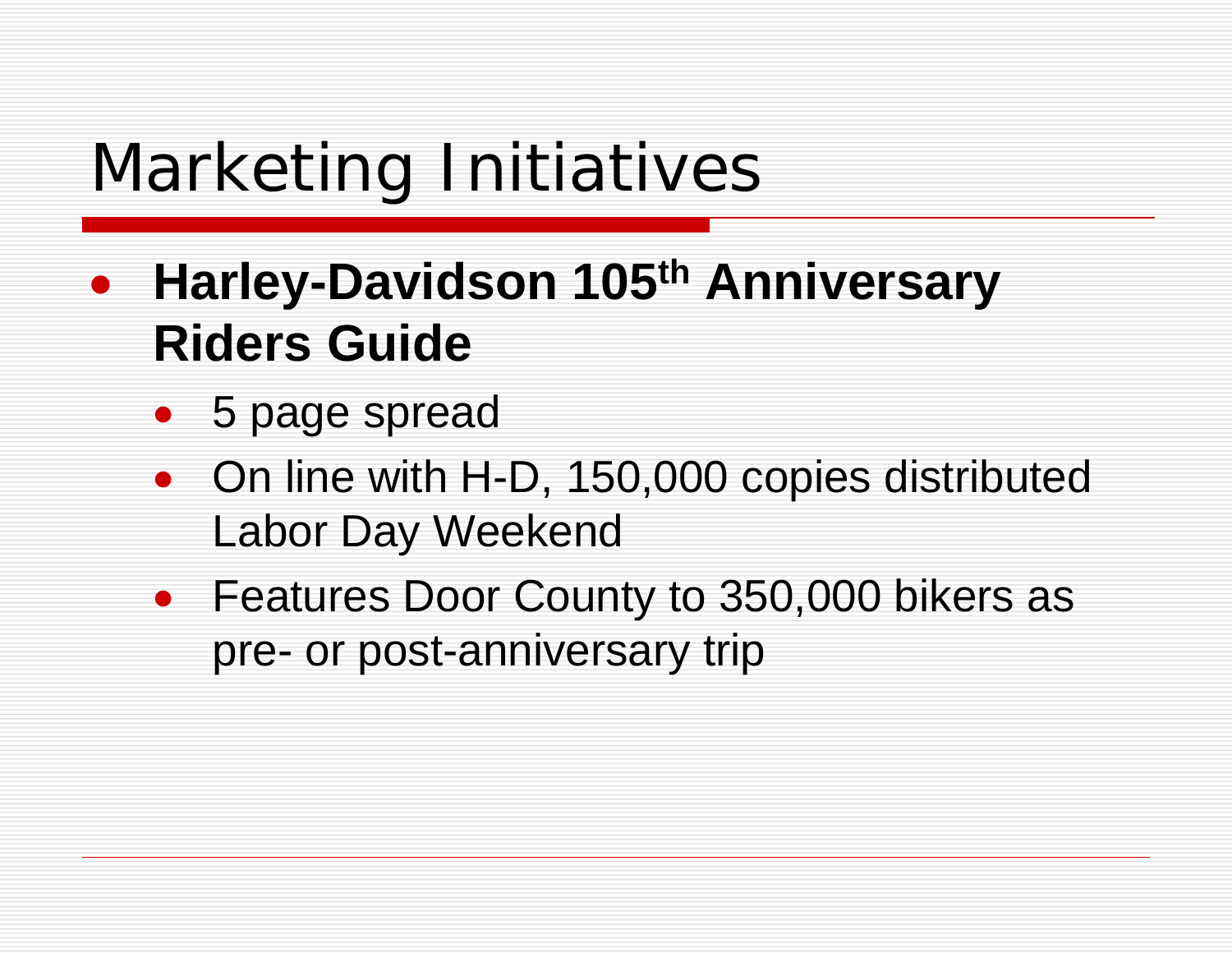#### $\Box$ **Feeder Market multi-media campaign**

- **Contract Contract Contract Contract Contract Contract Contract Contract Contract Contract Contract Contract Co** June 4 until Labor Day
- \$60,000 investment
- Banner ad program and insert program with the Chicago Tribune, Milwaukee Journal Sentinel, Madison Capital Times and the Minneapolis Star Tribune
	- $\Box$ 500,000 inserts geared to Door County as a destination
- **Contract Contract Contract Contract Contract Contract Contract Contract Contract Contract Contract Contract Co** Wisconsin Public Radio
- TV campaign in the Fox Valley on Channel 11
	- $\Box$  30 second spots that members within the tourism zone can sponsor at a reasonable price
	- $\Box$  We currently have 80+ spots sold of the 140
	- 0 Spots will run in the morning during Good Day Wisconsin

### **Smaller ad buys**

- **Service Service** Aimed at niche markets and travelers
- Mix of short-term exposure and long-term brand building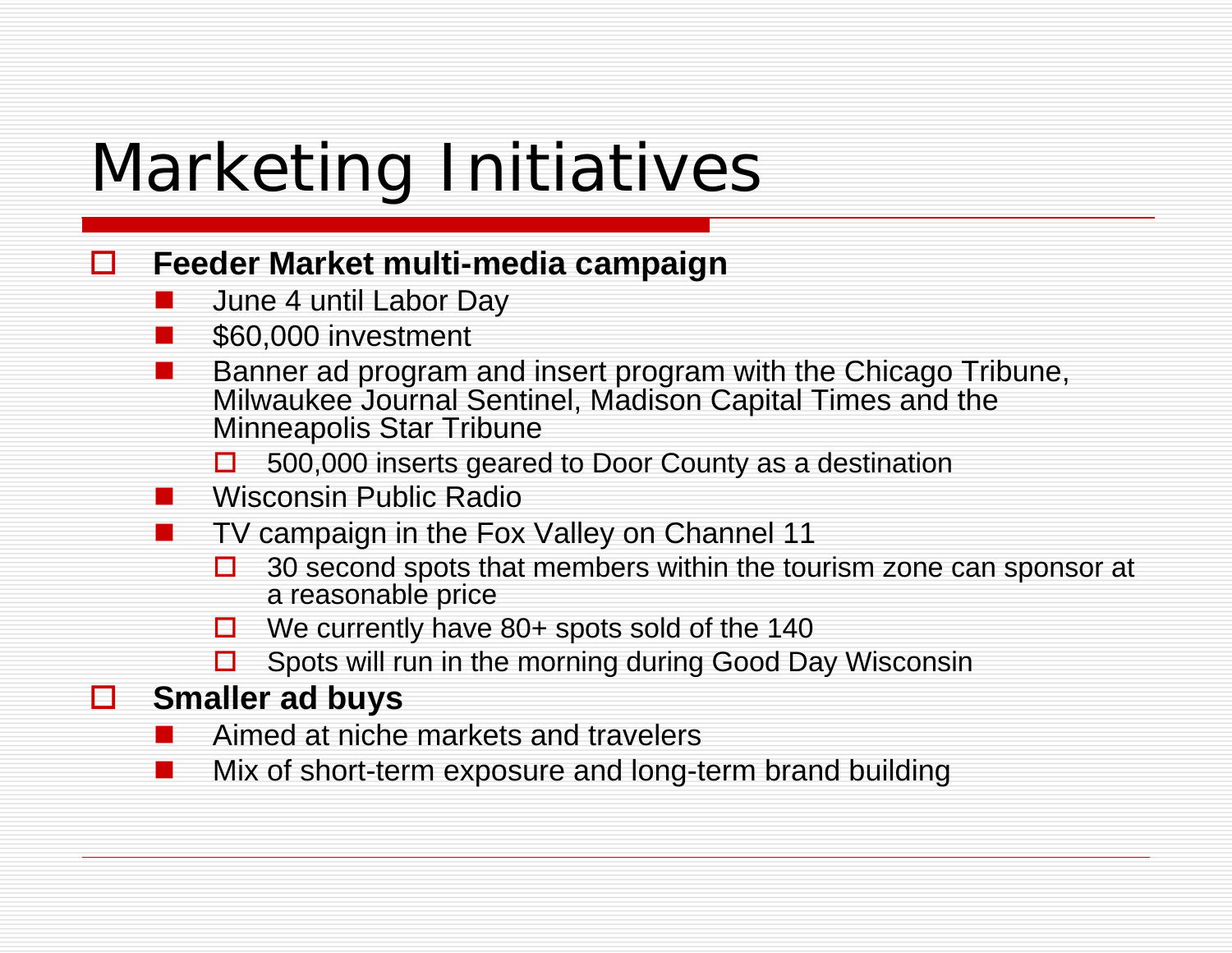## Commission Contacts

Door County Tourism Zone Commission PO Box 55Sister Bay, WI 54234 920-854-6200 Phone920-854-9019 FaxEmail: [dctourismzonecommission@gmail.com](mailto:dctourismzonecommission@gmail.com)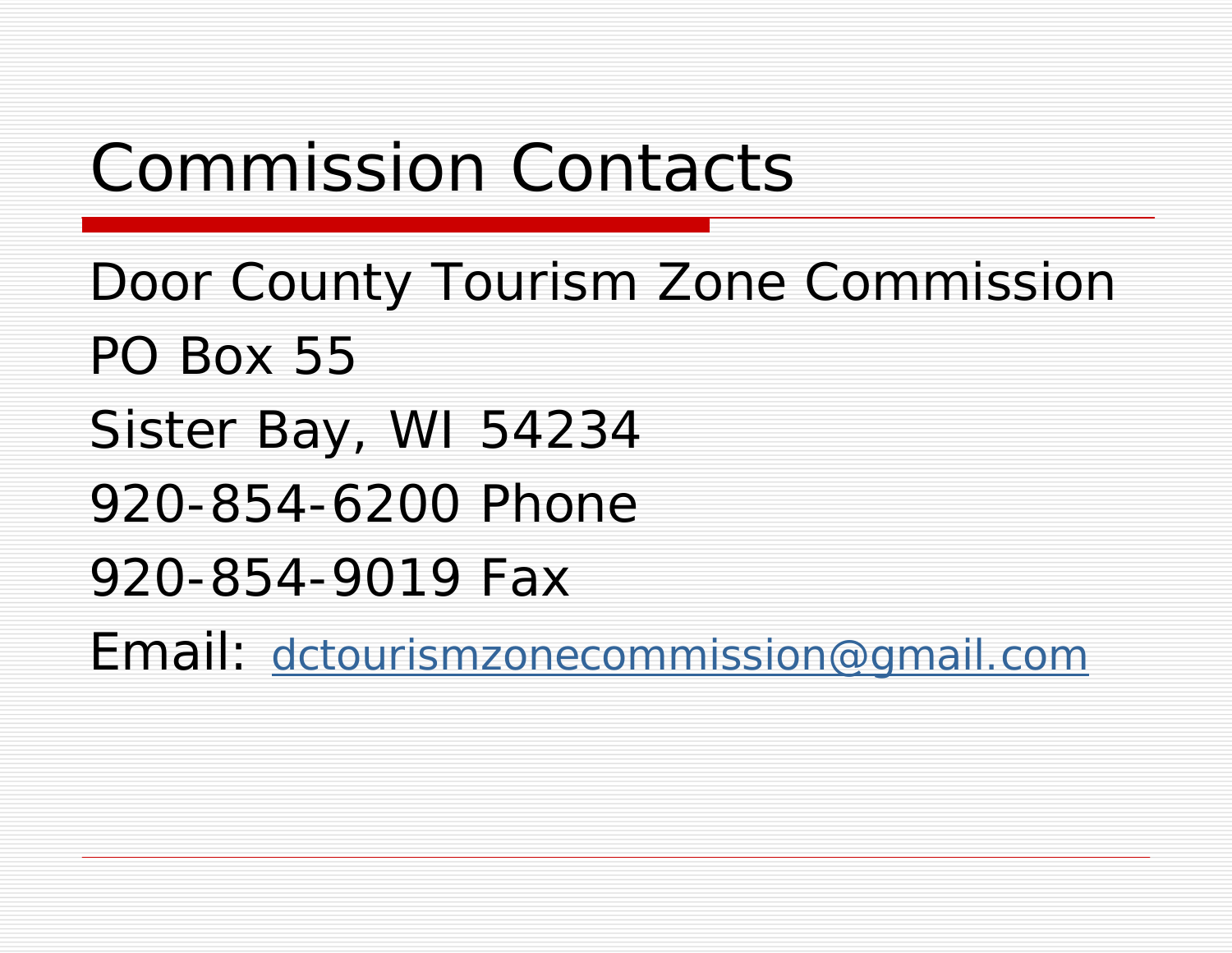

#### INDEPENDENT AUDITORS' REPORT ON FINANCIAL STATEMENTS

To the Commissioners Door County Tourism Zone Commission Sister Bay, Wisconsin

We have audited the accompanying financial statements of the Door County Tourism Zone Commission, ("the Commission") as of December 31, 2007 and for the period April 12, 2007 to December 31, 2007, as listed in the These financial statements are the responsibility of the Door County Tourism Zone table of contents. Commission's management. Our responsibility is to express an opinion on these financial statements based on our audit.

We conducted our audit in accordance with auditing standards generally accepted in the United States of America and the standards applicable to financial audits contained in Government Auditing Standards, issued by the Comptroller General of the United States. Those standards require that we plan and perform the audit to obtain reasonable assurance about whether the financial statements are free of material misstatement. An audit includes examining, on a test basis, evidence supporting the amounts and disclosures in the financial statements. An audit also includes assessing the accounting principles used and significant estimates made by management, as well as evaluating the overall financial statement presentation. We believe that our audit provides a reasonable basis for our opinion.

In our opinion, the financial statements referred to above present fairly, in all material respects, the financial position of the Door County Tourism Zone Commission as of December 31, 2007, and the results of its operations and cash flows, for the period April 12, 2007 to December 31, 2007 in conformity with accounting principles generally accepted in the United States of America.

In accordance with Government Auditing Standards, we have also issued our report dated April 21, 2008, on our consideration of the Commission's internal control over financial reporting and our tests of its compliance with certain provisions of laws, regulations, contracts and grant agreements and other matters. The purpose of that report is to describe the scope of our testing of internal control over financial reporting and compliance and the results of that testing, and not to provide an opinion on the internal control over financial reporting or on compliance. That report is an integral part of an audit performed in accordance with Government Auditing Standards and should be considered in assessing the results of our audit.

The Door County Tourism Zone Commission has not presented the management's discussion and analysis that the Governmental Accounting Standards Board has determined is necessary to supplement, although not required to be part of, the financial statements.





1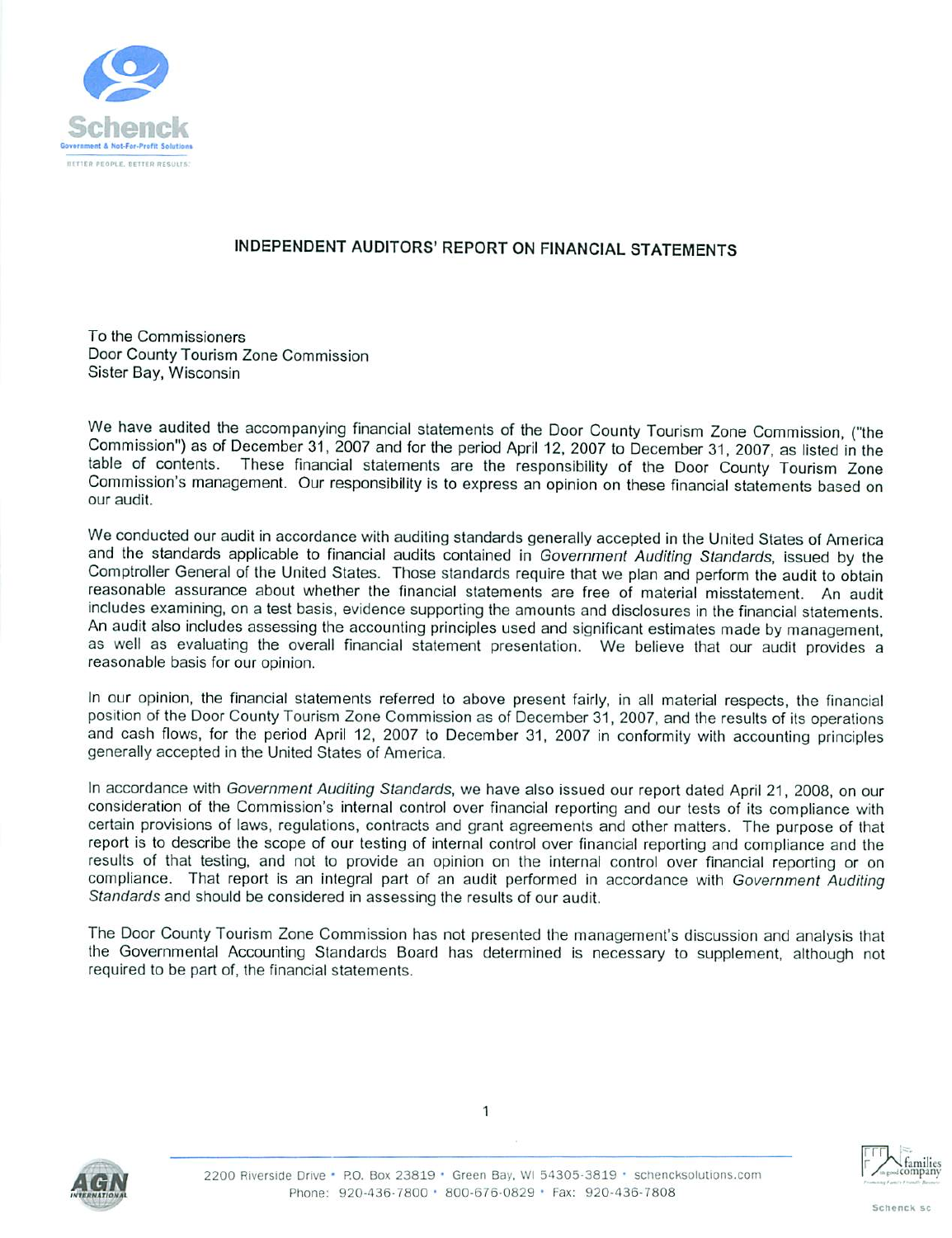Our audit was conducted for the purpose of forming opinions on the financial statements that collectively comprise the Commission's financial statements. The financial information listed in the table of contents as supplemental information, is presented for purposes of additional analysis and is not a required part of the financial statements. Such information has been subjected to the auditing procedures applied in the audit of the financial statements and, in our opinion, is fairly stated, in all material respects, in relation to the financial statements taken as a whole.

Schemak SC

**Certified Public Accountants** Green Bay, Wisconsin April 21, 2008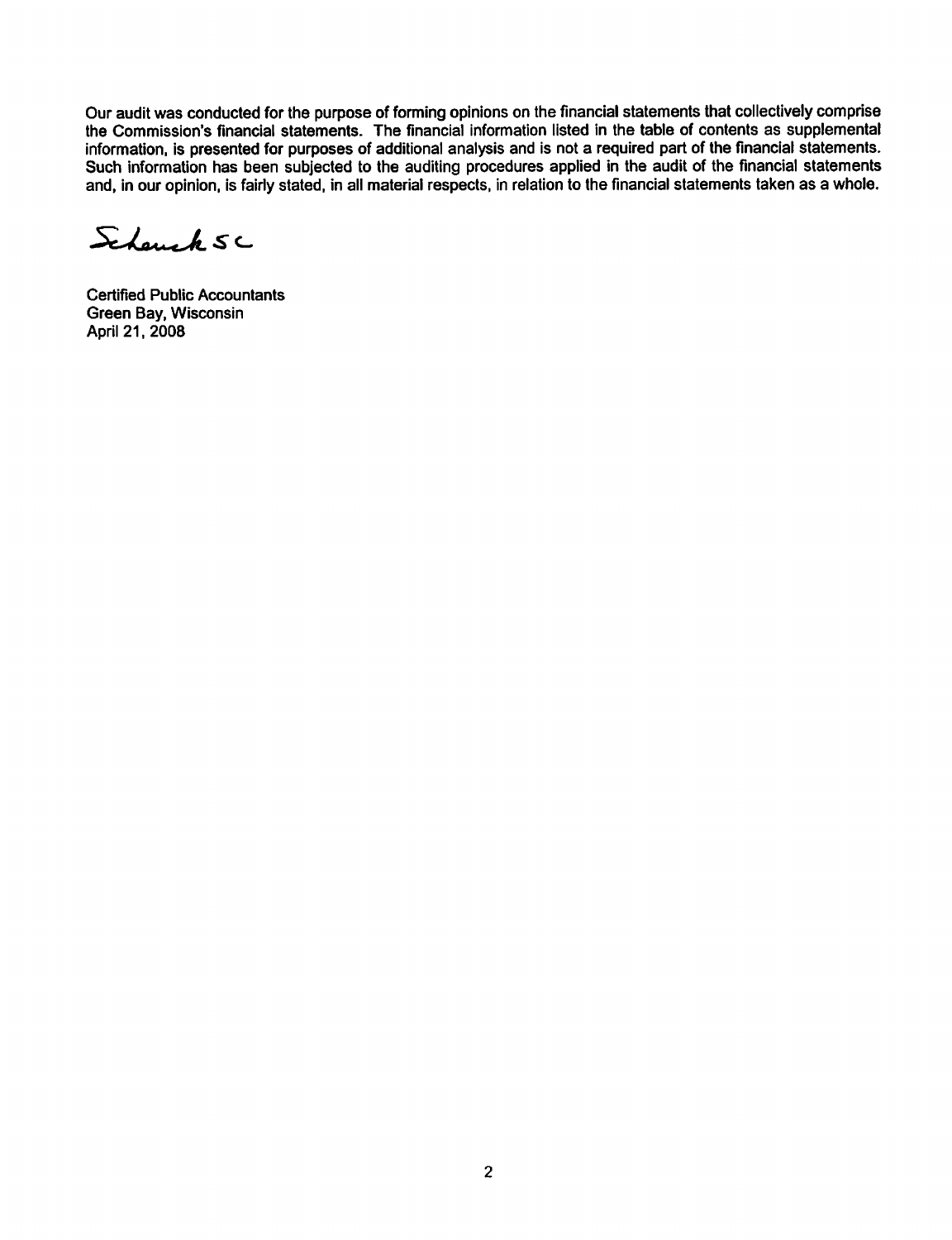#### DOOR COUNTY TOURISM ZONE COMMISSION **Statement of Net Assets** December 31, 2007

|                                                         | 2007          |
|---------------------------------------------------------|---------------|
| <b>ASSETS</b>                                           |               |
| Cash and cash equivalents                               | \$<br>907,070 |
| Accounts receivable                                     | 56,195        |
| <b>Total Assets</b>                                     | 963,265       |
| <b>LIABILITIES</b>                                      |               |
| Accounts payable                                        | 37,633        |
| Deposits and deferred revenues                          | 522           |
| <b>Total Liabilities</b>                                | 38,155        |
| <b>NET ASSETS</b>                                       |               |
| Restricted for agreement with contracted tourism entity | 878,164       |
| <b>Unrestricted</b>                                     | 46,946        |
| <b>TOTAL NET ASSETS</b>                                 | 925,110       |

The notes to the basic financial statements are an integral part of this statement.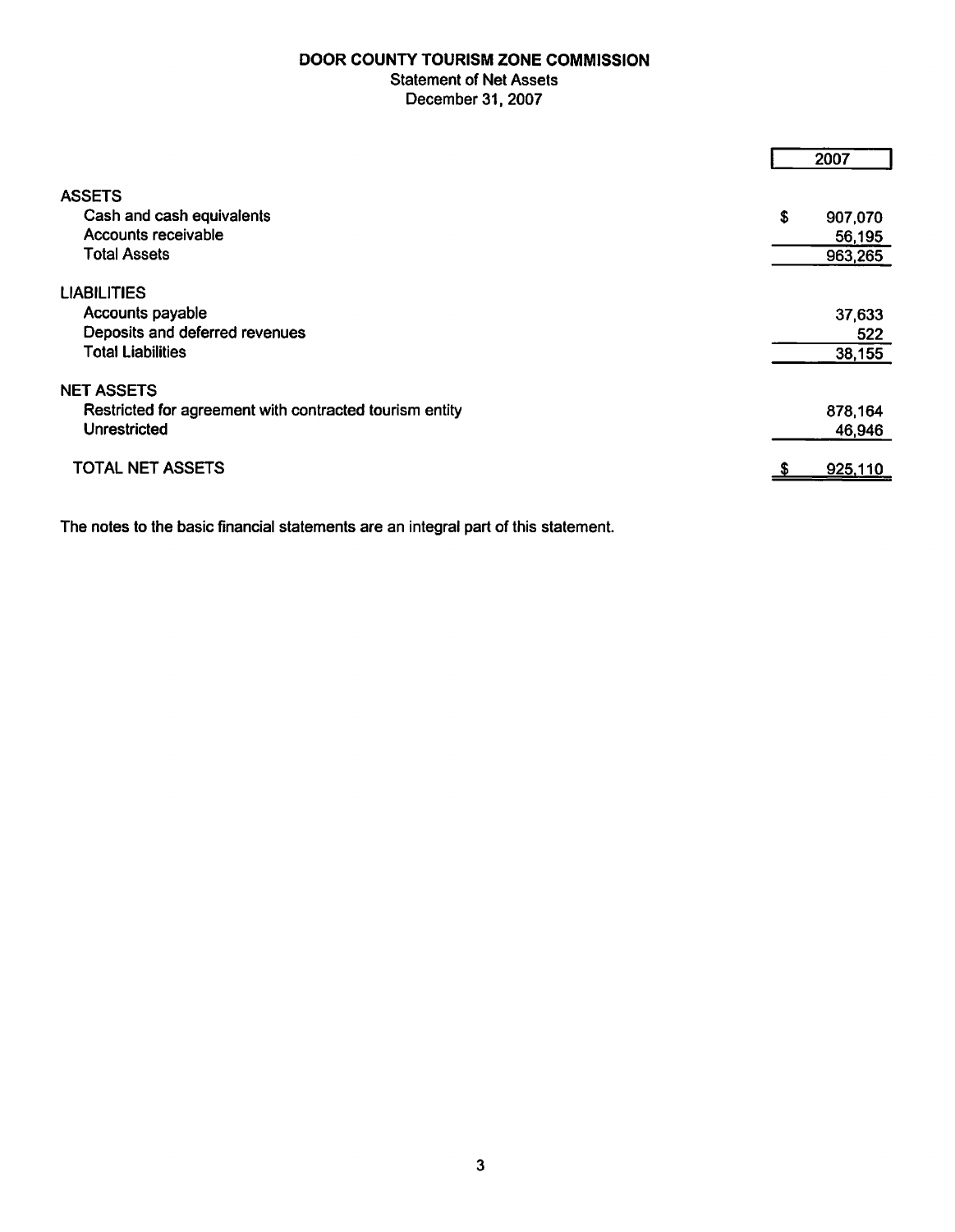#### DOOR COUNTY TOURISM ZONE COMMISSION

#### Statement of Revenues, Expenses and Changes in Net Assets April 12, 2007 to December 31, 2007

|                                        | 2007            |
|----------------------------------------|-----------------|
| <b>Operating Revenues</b>              |                 |
| Room tax                               | 2,362,655<br>S. |
| <b>Operating Expenses</b>              |                 |
| Administration                         |                 |
| <b>Professional fees</b>               | 41,179          |
| Legal                                  | 6,106           |
| Office                                 | 4,724           |
| Insurance                              | 2,950           |
| Advertising                            | 709             |
| <b>Miscellaneous</b>                   | 942             |
| <b>Total Administration</b>            | 56,610          |
| Payments to Door County Visitor Bureau | 679,828         |
| Distributions to municipalities        | 706,057         |
| <b>Total Operating Expenses</b>        | 1,442,495       |
| <b>Operating Income</b>                | 920,160         |
| <b>Nonoperating Revenues</b>           |                 |
| Interest income                        | 4,950           |
| <b>Change in Net Assets</b>            | 925,110         |
| Net Assets - April 12                  |                 |
| Net Assets - December 31               | 925,110         |
|                                        |                 |

The notes to the basic financial statements are an integral part of this statement.